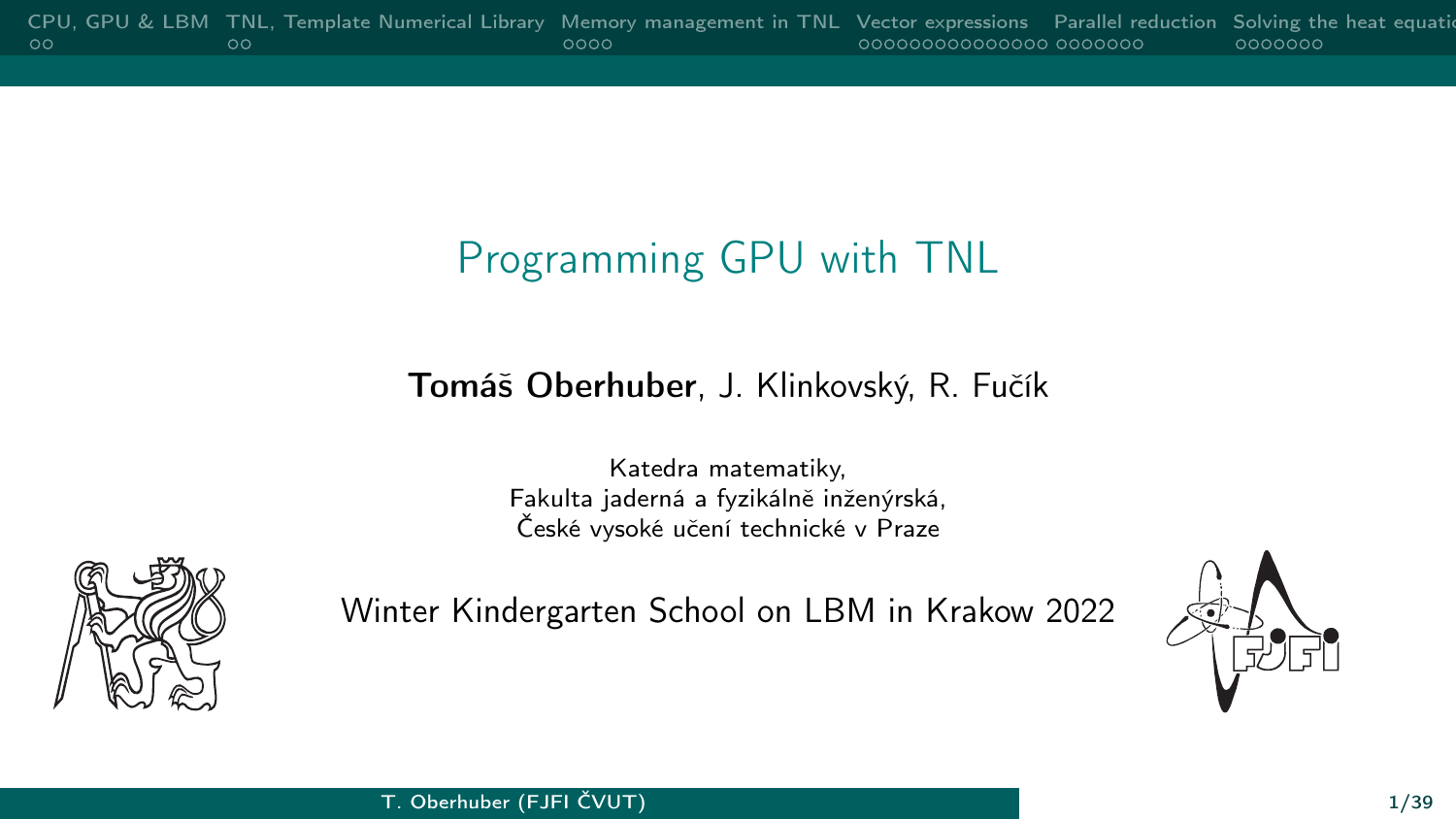## **Overview**

[CPU, GPU & LBM](#page-2-0)

[TNL, Template Numerical Library](#page-4-0)

[Memory management in TNL](#page-6-0)

[Vector expressions](#page-10-0)

[Parallel reduction](#page-25-0)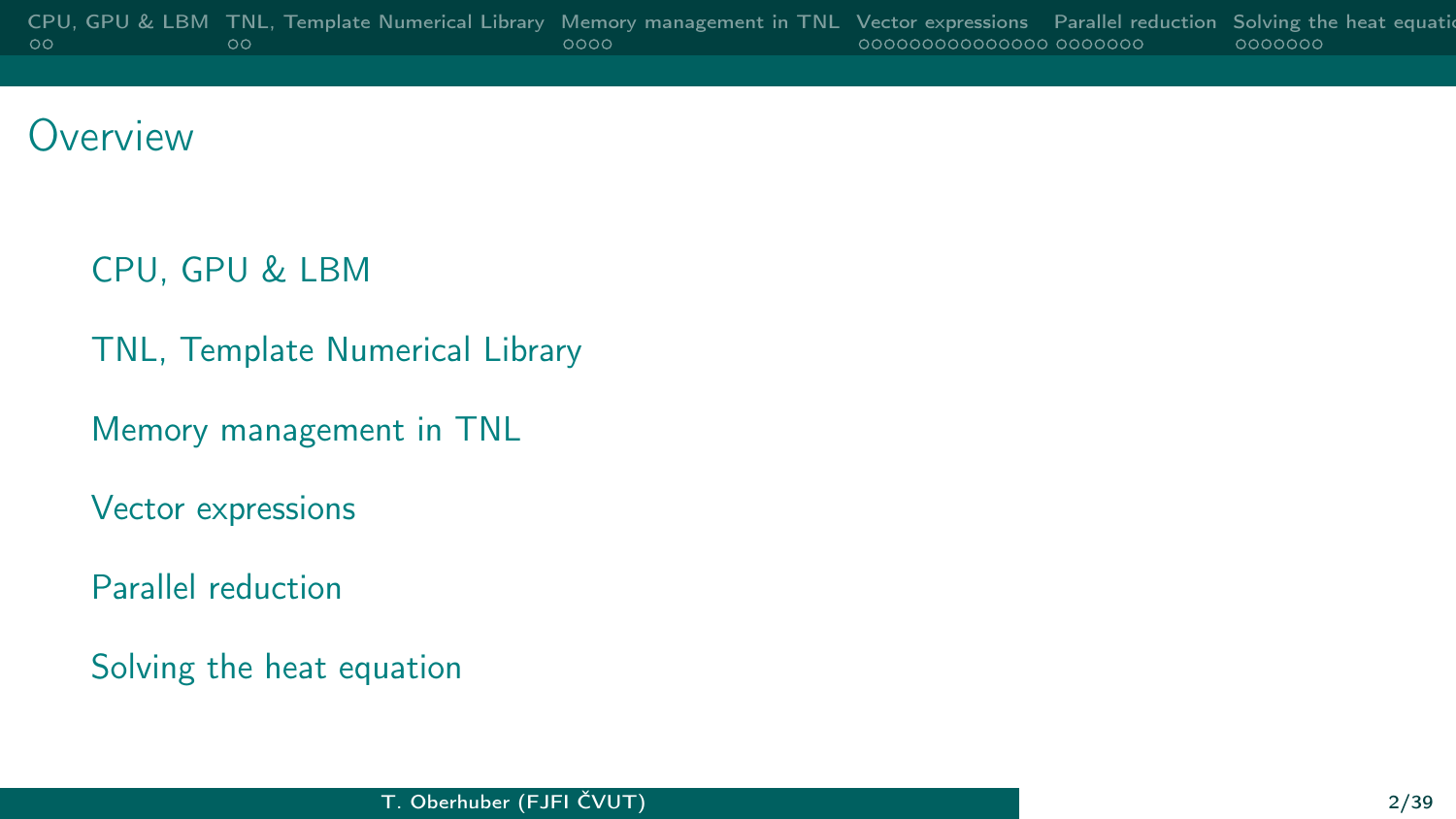## <span id="page-2-0"></span>Lattice Boltzmann Method

#### LBM - Lattice Boltzmann Method

- $\blacktriangleright$  LBM is an efficient numerical method
- $\blacktriangleright$  it is easy to implement
- $\blacktriangleright$  perfectly profits from the GPU architecture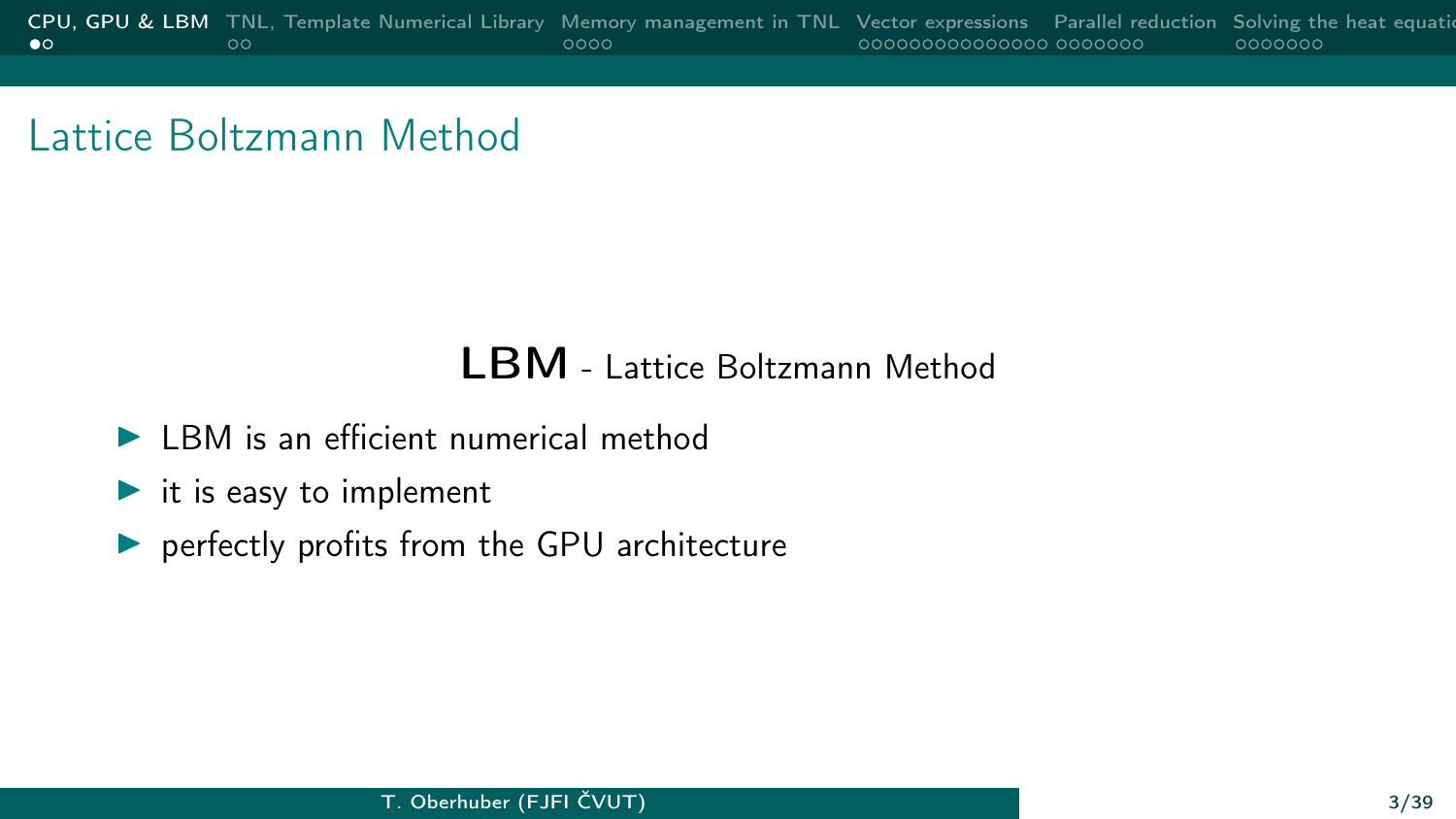## Comparison of GPU and CPU

|                       | Nvidia A100      | AMD Instinct MI100 | AMD EPYC 2 Rome 7H12 |
|-----------------------|------------------|--------------------|----------------------|
| Počet jader           | 6912 @ 1.41GHz   | 7680 @ 1.2GHz      | 64 @ 2.4GHz          |
| Max. výkon            | 19.5/9.7 TFlops  | 23/11 TFlops       | 2 / 1 TFlops         |
| Max. výkon s tenzory  | 156 $/$ - TFlops | $-/-$              | $-/-$                |
| Max. RAM              | 80 GB            | 32 GB              | 2 TB                 |
| Datová propustnost    | 2039 GB/s        | 1200 GB/s          | 204 GB/s             |
| Energetická náročnost | 400 W            | 300 W              | 280 W                |

#### Unfortunately, programming GPU is difficult.

#### T. Oberhuber (FJFI ČVUT) 4/39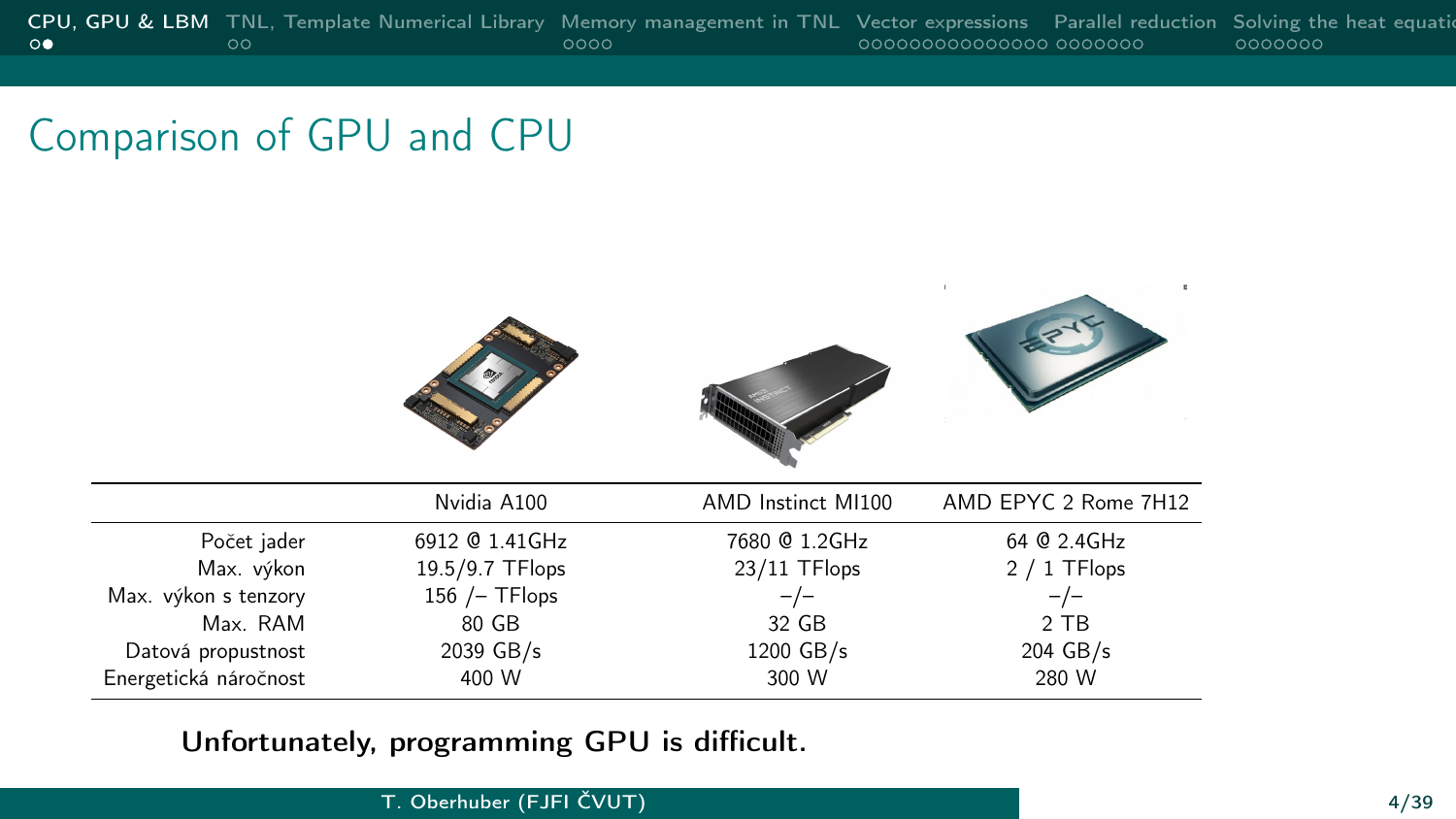## <span id="page-4-0"></span>Template Numerical Library

- $TNL =$  Template Numerical Library
	- $\blacktriangleright$  numerical library for modern parallel architectures
	- In written in  $C++$  and profiting from features of  $C++14$  and  $C++17$
	- $\triangleright$  offers unified interface for both multi-core CPUs a GPUs
	- $\blacktriangleright$  www.tnl-project.org
	- $\blacktriangleright$  MIT licence
	- affiliated project of Numfocus (www.numfocus.org)





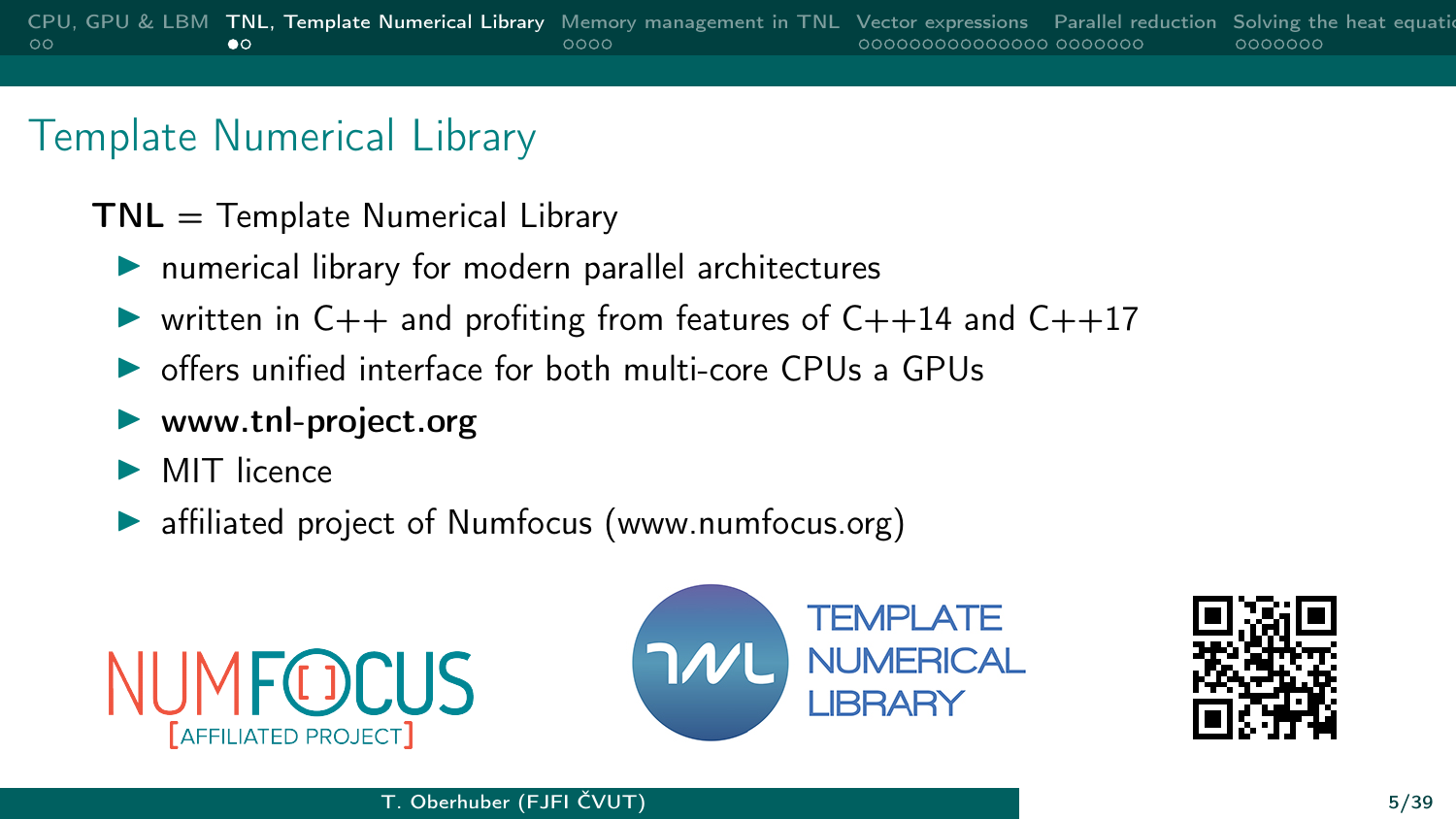## Installation of TNL

The library can be downloaded using git as follows:

<sup>1</sup> git clone gitlab@mmg-gitlab.fjfi.cvut.cz:tnl/tnl-dev.git tnl-dev

TNL is header-only library and so installation is very fast:

- <sup>1</sup> cd tnl-dev
- <sup>2</sup> ./install

This installs TNL into \${HOME}/.local/include.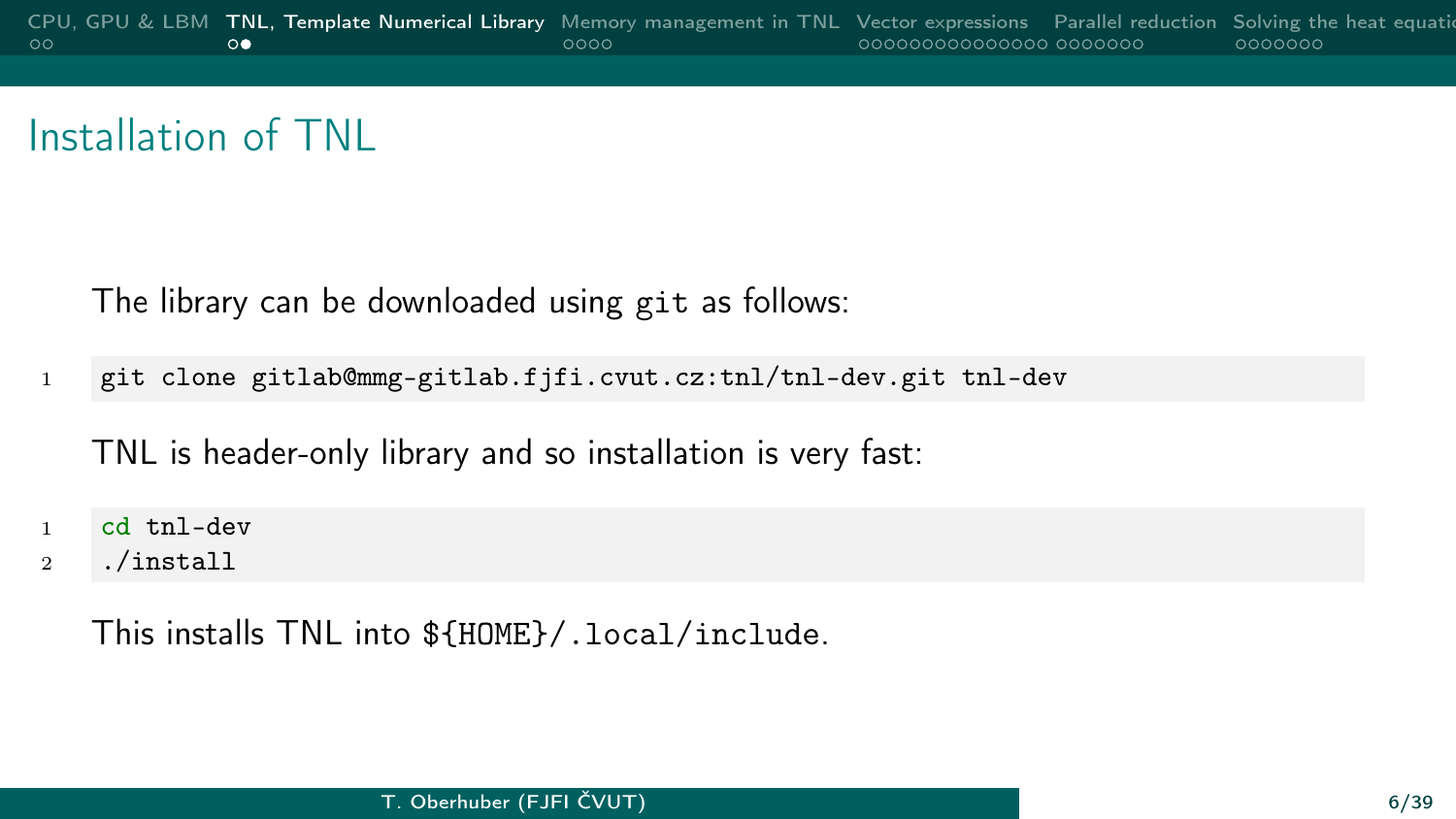## <span id="page-6-0"></span>Working with address spaces

- $\blacktriangleright$  CPU has its own system memory
- $\triangleright$  GPU has its own global memory
- $\triangleright$  both are connected by slow PCI Express bus
- $\triangleright$  programmer must carefully distinct the two address spaces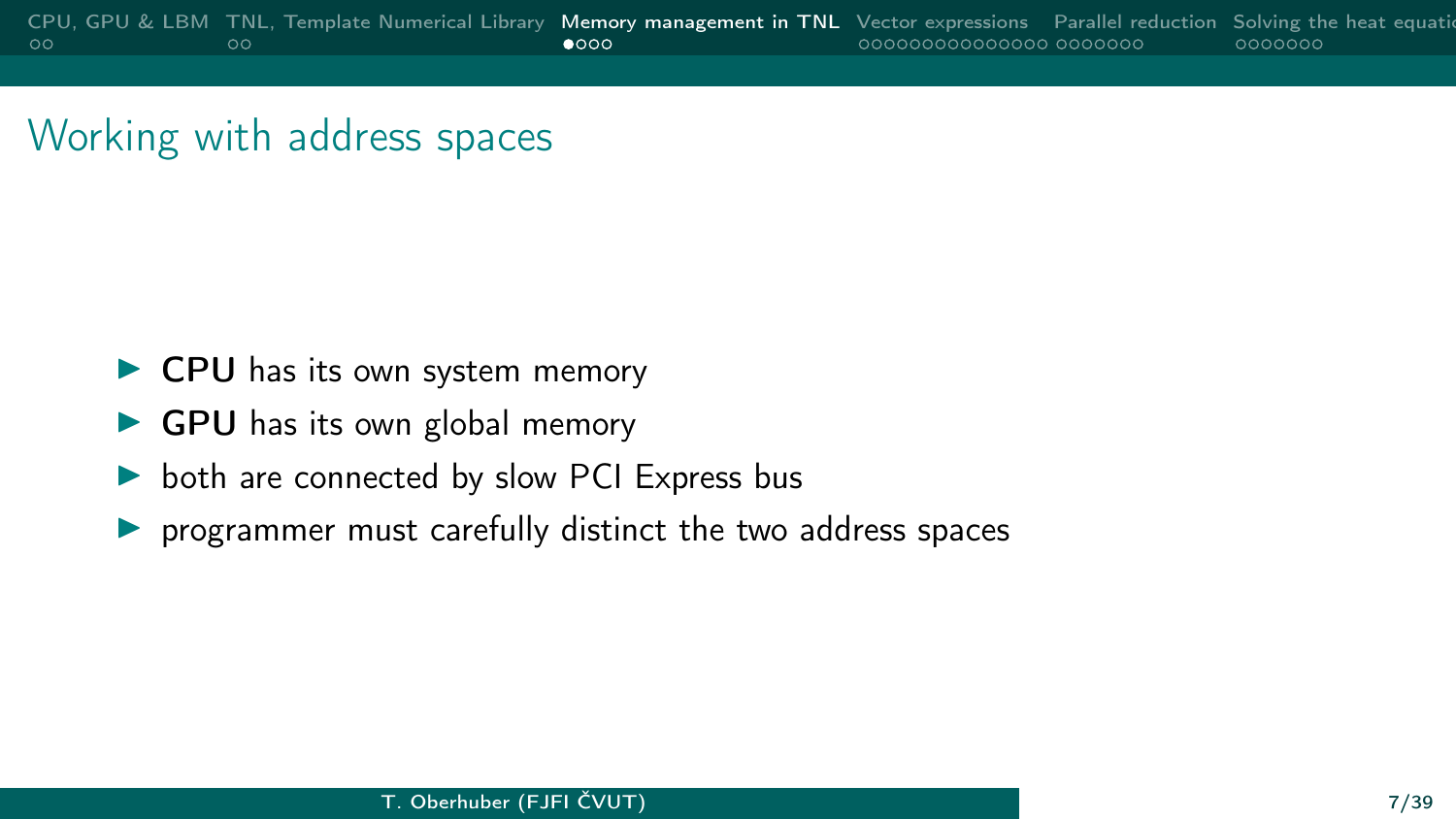## Memory allocation in TNL

Memory allocation is done by templated class Vector:

```
1 namespace TNL:: Containers;
2 template< typename Real = double,
3 typename Device = TNL::Devices::Host,
4 typename Index = int >
5 class Vector { ... };
```
#### where

- $\blacktriangleright$  Real is type of elements stored in the vector
- $\blacktriangleright$  Device says where the vector will be allocated
	- $\blacktriangleright$  TNL:: Devices:: Host for CPU and system memory
	- $\triangleright$  TNL::Devices::Cuda for GPU and global memory
- Index is type for indexing the elements in the vector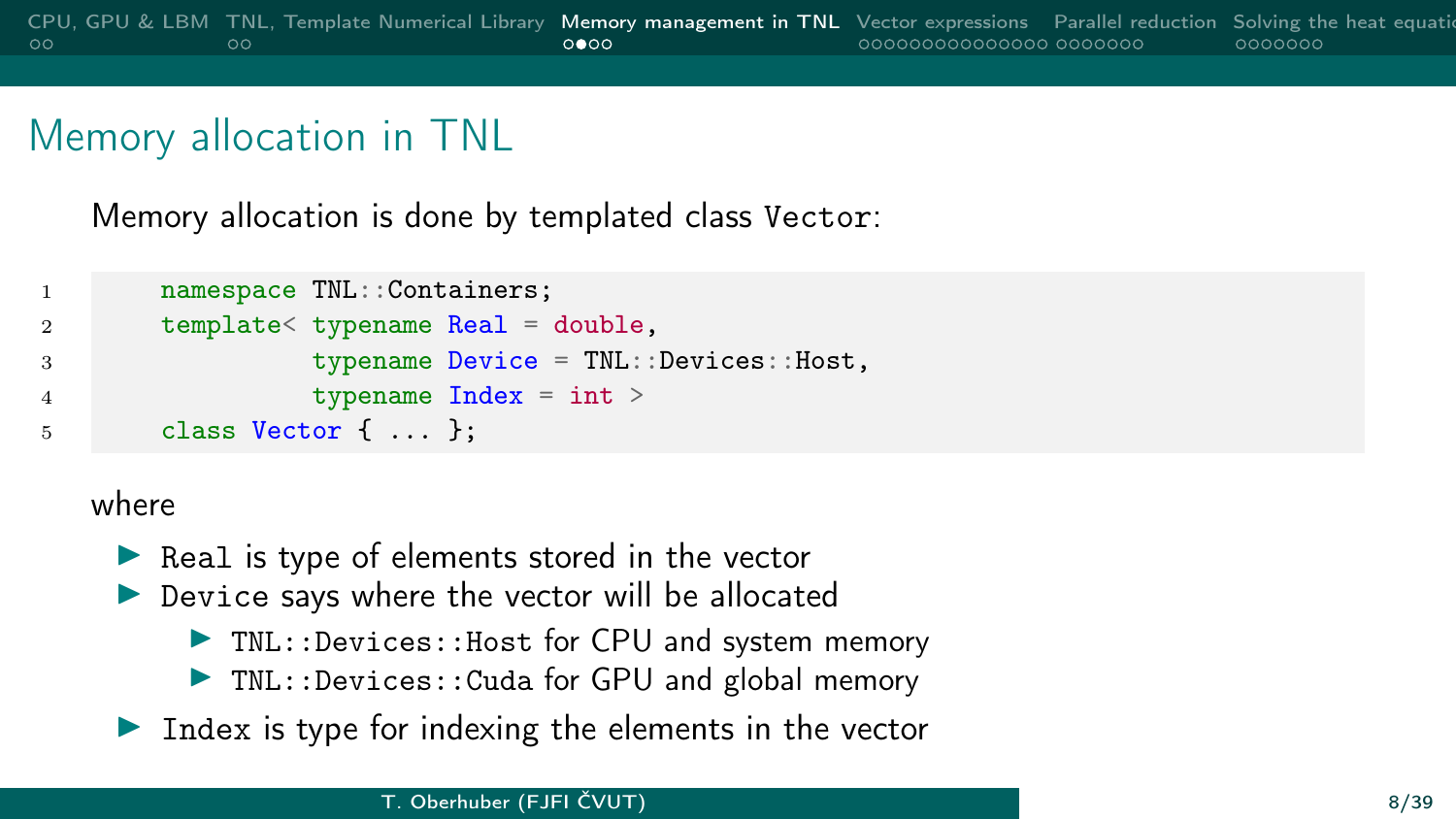### Memory allocation in TNL

```
1 #include <iostream>
2 \frac{\#i}{\#i} \frac{1}{\#i} \frac{d}{d} \frac{d}{d} \frac{d}{d}3 \#include \langleyector)
4 #include <TNL/Containers/Vector.h>
5
6 using namespace TNL;
7 using namespace TNL::Containers;
8
9 int main( int argc, char* argv[] )<br>
\begin{bmatrix} 0 & 1 \end{bmatrix}10 {
11 Vector < int > host vector( 10 ); // vector with 10 elements on CPU
12 Vector< int. Devices::Cuda > device vector: // empty vector on GPU
13
14 host vector = 3; \frac{1}{2} host vector = 3; \frac{1}{2} host vector = 3;
15 device vector = host vector; \frac{15}{20} // copy the host vector on GPU
16
17 std::cout << "host_vector = " << host_vector << std::endl;
18 std::cout << "device vector = " << device vector << std::endl;
19 std::cout << std::endl;
```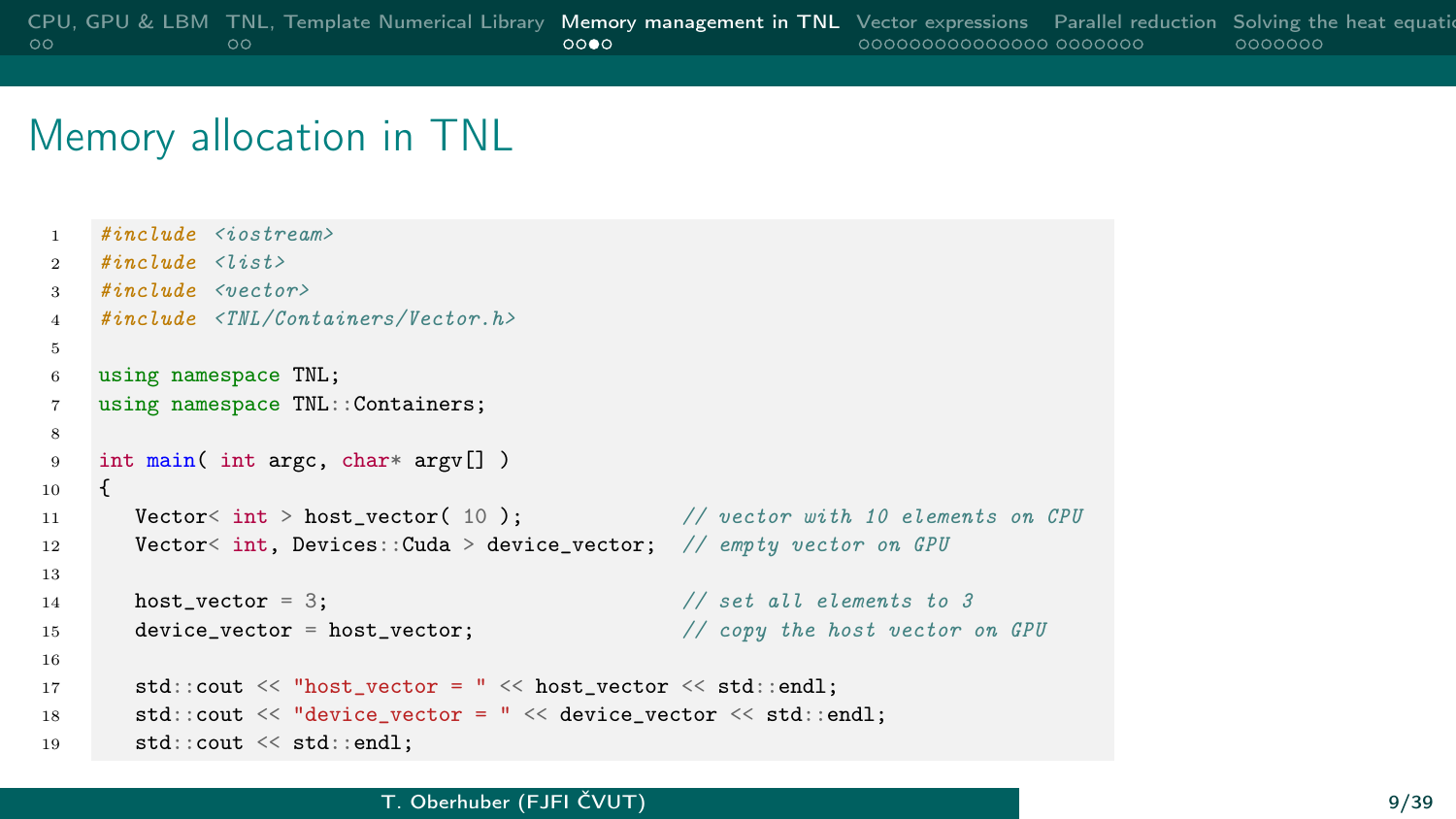#### Memory allocation in TNL

```
1 std::list< int > list { 1, 2, 3, 4, 5 };
2 std::vector< int > vector { 6, 7, 8, 9, 10 };
3
4 Vector< int. Devices::Cuda > device vector list( list );
5 Vector< int, Devices::Cuda > device_vector_vector( vector );
6 Vector< int, Devices::Cuda > device vector init list{ 11, 12, 13, 14, 15 };
7
8 std::cout \leq "device vector list = " \leq device vector list \leq std::endl;
9 std::cout << "device_vector_vector = " << device_vector_vector << std::endl;
10 std::cout << "device vector init list = " << device vector init list << std::endl;
11 }
```
The result looks as follows:

```
1 host vector = [ 3, 3, 3, 3, 3, 3, 3, 3, 3, 3]2 device vector = [ 3, 3, 3, 3, 3, 3, 3, 3, 3, 3]3
4 device_vector_list = [ 1, 2, 3, 4, 5 ]
5 device_vector_vector = [ 6, 7, 8, 9, 10 ]
6 device vector init list = [ 11, 12, 13, 14, 15 ]
```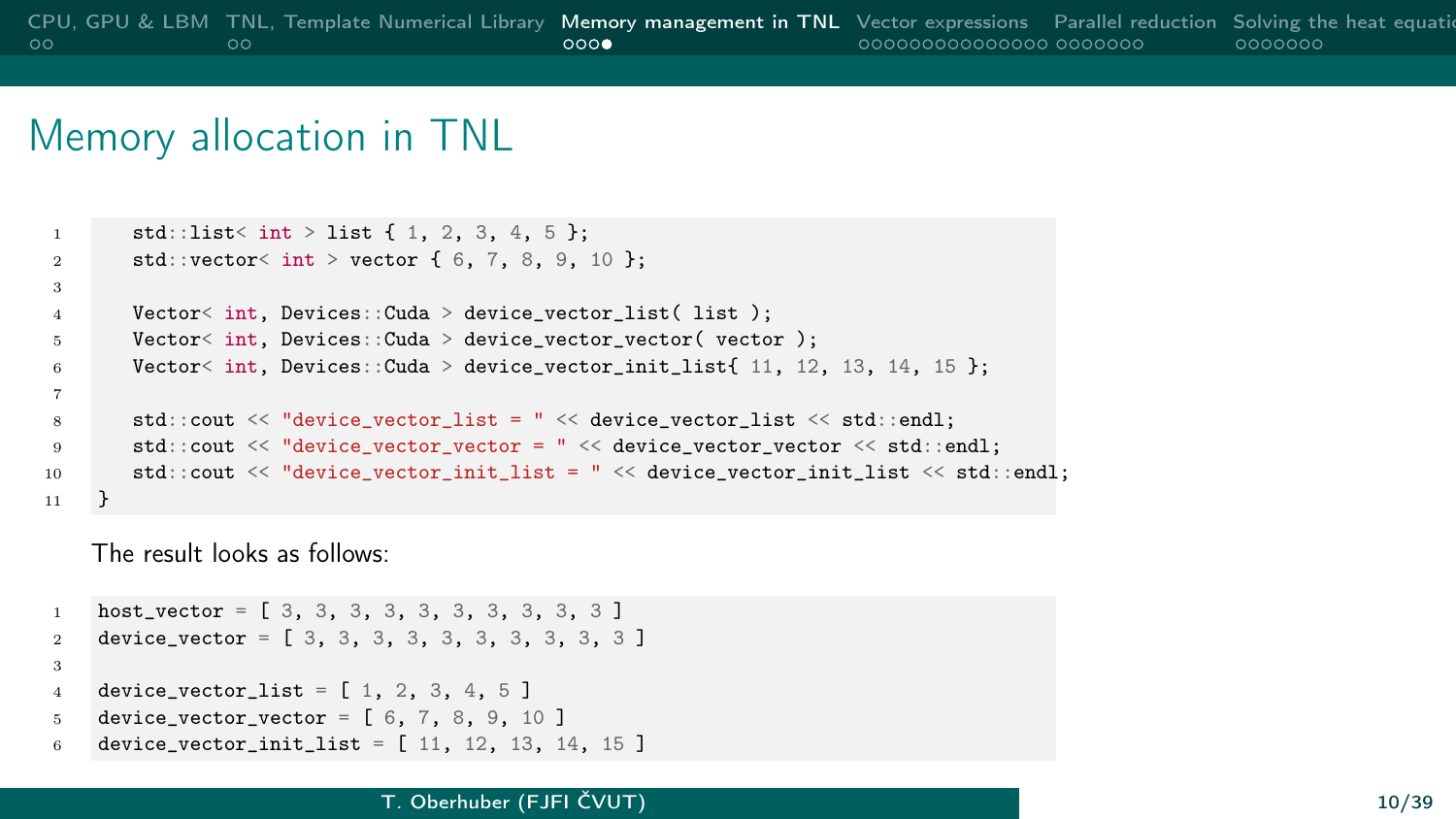## <span id="page-10-0"></span>Expression templates for vectors

The following vector expression

$$
\vec{x}=\vec{a}+2\vec{b}+3\vec{c}
$$

can be evaluated with Blas/Cublas as follows:

```
1 cublasHandle t c h:
2 cublasSaxpy(c_h,N,1.0,a,1,x,1); // \rightarrow x = a (assume x = [0, \ldots, 0] at the beginning)
3 cublasSaxpy(c_h,N,2.0,b,1,x,1); // -> x = x + 2 * b4 cublasSaxpy(c_h,N,3.0,c,1,x,1); // -> x = x + 3 * c
```
And using the expression templates (ET) in TNL as follows:

 $x = a + 2 * b + 3 * c$ ;

The later is more efficient.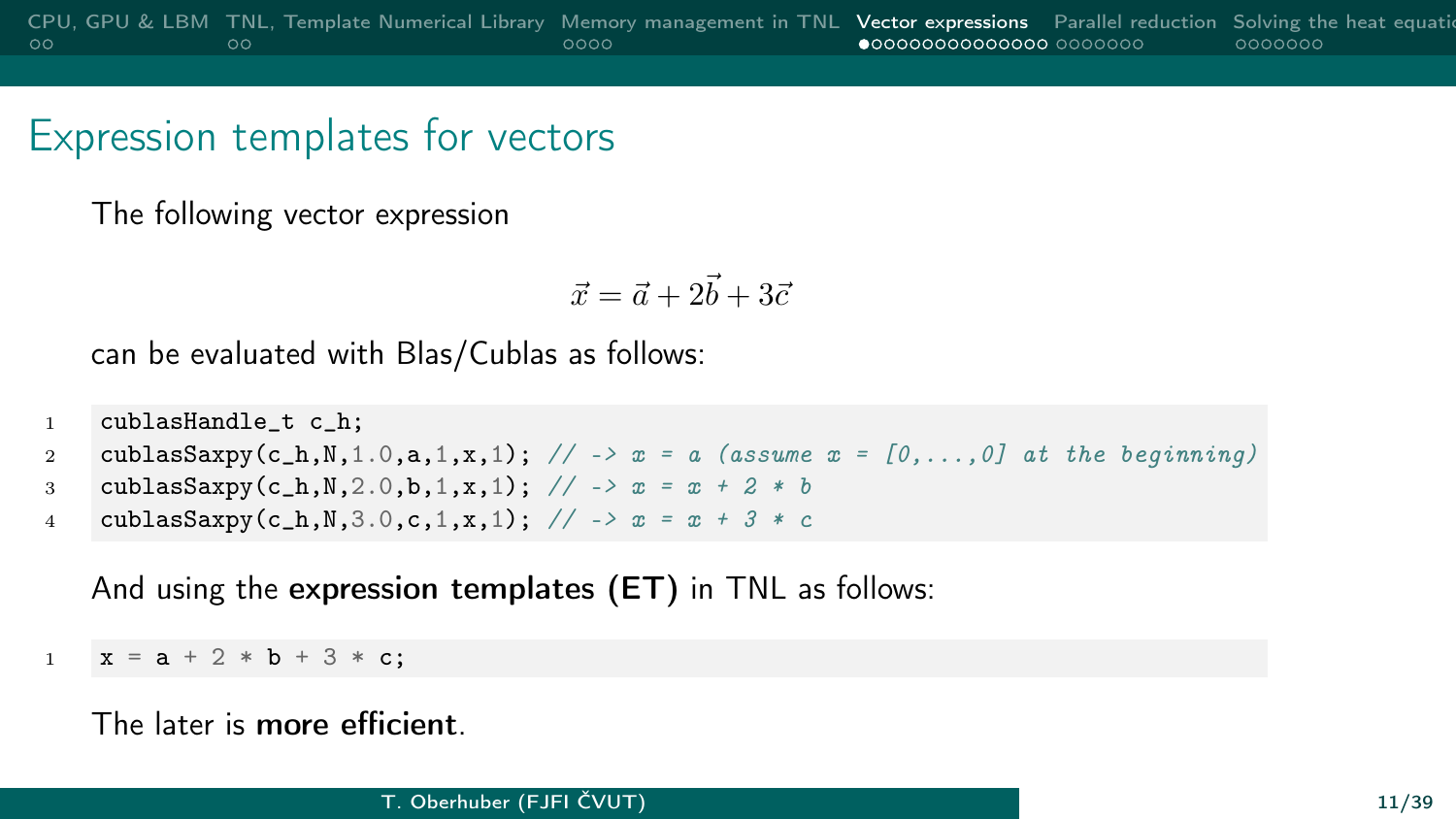## Expression templates for vectors

- $\blacktriangleright$  ET is a proxy object for vector expression
- $\blacktriangleright$  it allows to do lazy evaluation of the expression
- $\triangleright$  it can evaluate  $i$ −th element of the epxression on-the-fly, i.e.

```
1 ET[i] = a[i] + 2 * b[i] + 3 * c[i]
```
 $\triangleright$  on CPU, the assignment would be evaluated as follows

1 for( int i = 0; i < n; i++ ) 2  $x[i] = a[i] + 2 * b[i] + 3 * c[i];$  $\overline{3}$  //  $\overline{2}$  = ET[ i ]

In there is only one write to  $\vec{x}$  instead of 3 writes and 2 reads in case of Blas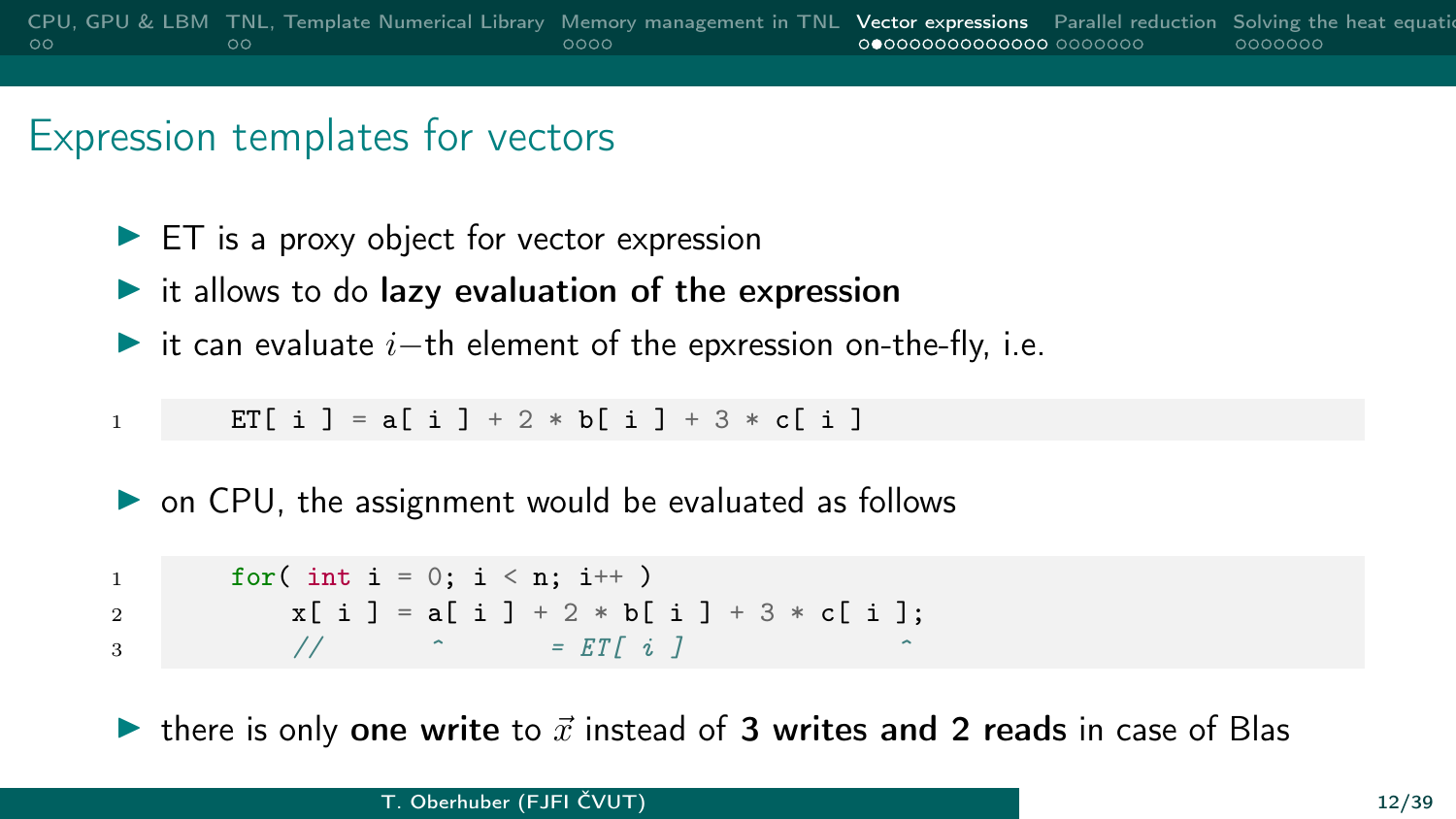#### Expression templates for vectors

Vector addition:  $x == a + b + c$ .

|      |             | CPU       |            | GPU       |           |          |  |
|------|-------------|-----------|------------|-----------|-----------|----------|--|
| Size | <b>BLAS</b> |           | <b>TNL</b> | cuBLAS    |           | TNL      |  |
|      | <b>BW</b>   | <b>BW</b> | Speed-up   | <b>BW</b> | <b>BW</b> | Speed-up |  |
| 100k | 19.3        | 41.5      | 2.2        | 194.7     | 236.5     | 1.21     |  |
| 200k | 19.7        | 41.7      | 2.1        | 228.3     | 277.6     | 1.21     |  |
| 400k | 17.3        | 35.9      | 2.1        | 218.3     | 330.9     | 1.51     |  |
| 800k | 11.7        | 19.3      | 1.6        | 233.3     | 370.6     | 1.58     |  |
| 1.6M | 10.4        | 17.0      | 1.6        | 249.6     | 403.4     | 1.61     |  |
| 3.2M | 10.2        | 17.3      | 1.7        | 266.6     | 444.8     | 1.66     |  |
| 6.4M | 10.2        | 17.3      | 1.7        | 276.6     | 471.3     | 1.70     |  |

 $BW =$  effective memory bandwidth in GB/s, tested on GPU Nvidia P100 (16 GB HBM2 @ 732 GB/s, 3584 CUDA cores) and Intel Core i7-5820K (3.3GHz, 16MB cache).

T. Oberhuber (FJFI ČVUT) 13/39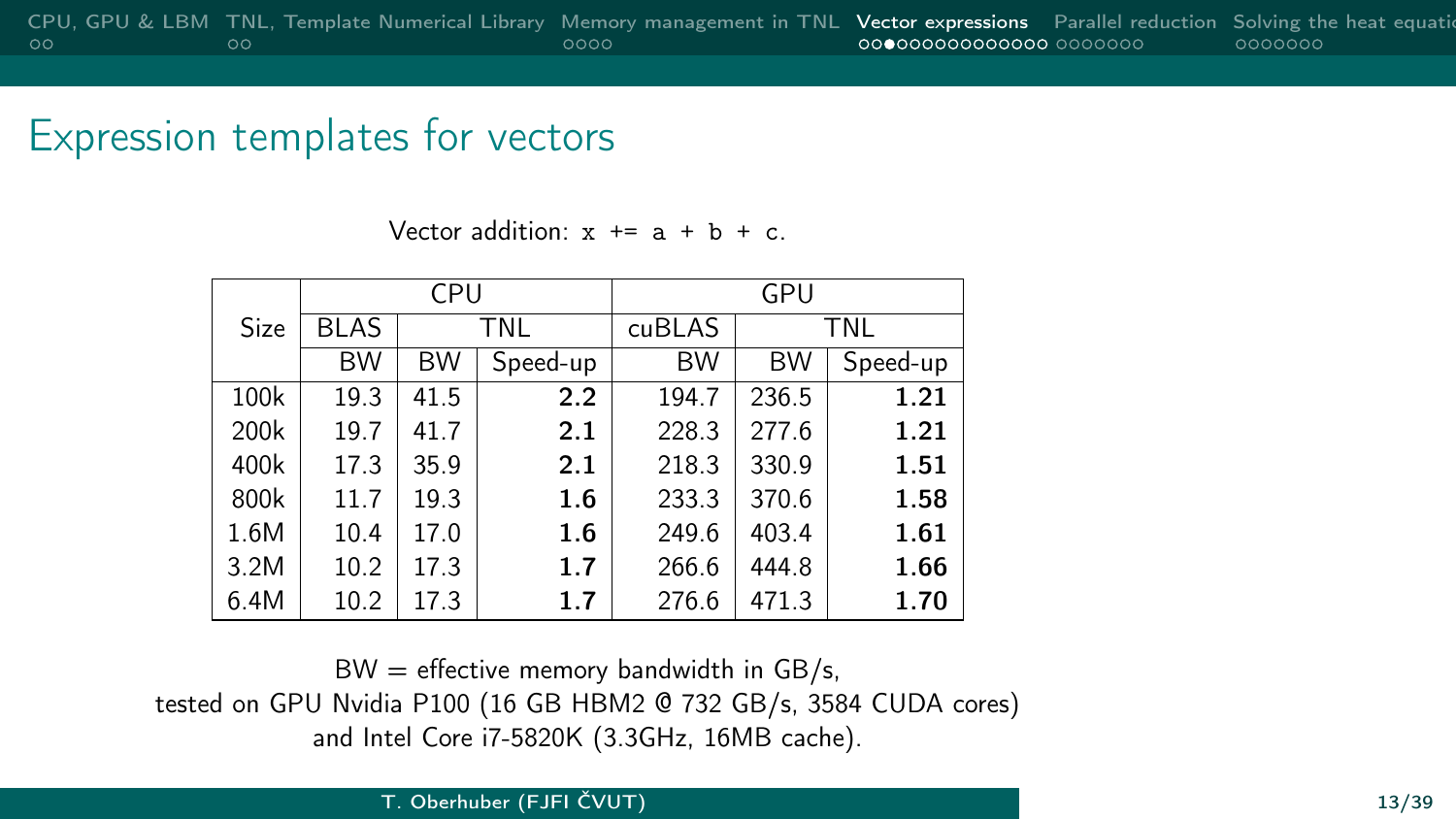We setup the following vectors:

```
1 using namespace std;
2 using Vector = TNL::Containers::Vector< float, TNL::Devices::Cuda >;
3 Vector a{ 8, 4, 2, 0, -2, -4, -8 };
4 Vector b{ 0, 2, 4, 6, 8, 10, 12 };
```
We may search for maximum and minimum:

```
1 cout \langle\langle \text{ "min( a ) = " } \langle \langle \text{ min( a )} \rangle \rangle2 \langle\langle \text{ }^{\mathsf{m}}\text{max}(\text{ a }) = \text{ }^{\mathsf{m}}\langle\langle \text{ }^{\mathsf{m}}\text{max}(\text{ a }) \rangle \langle\langle \text{ }^{\mathsf{m}}\text{endl};
```
The result looks as follows:

 $1 \text{ min}(\text{ a}) = -8;$ 

2 max $(a) = 8$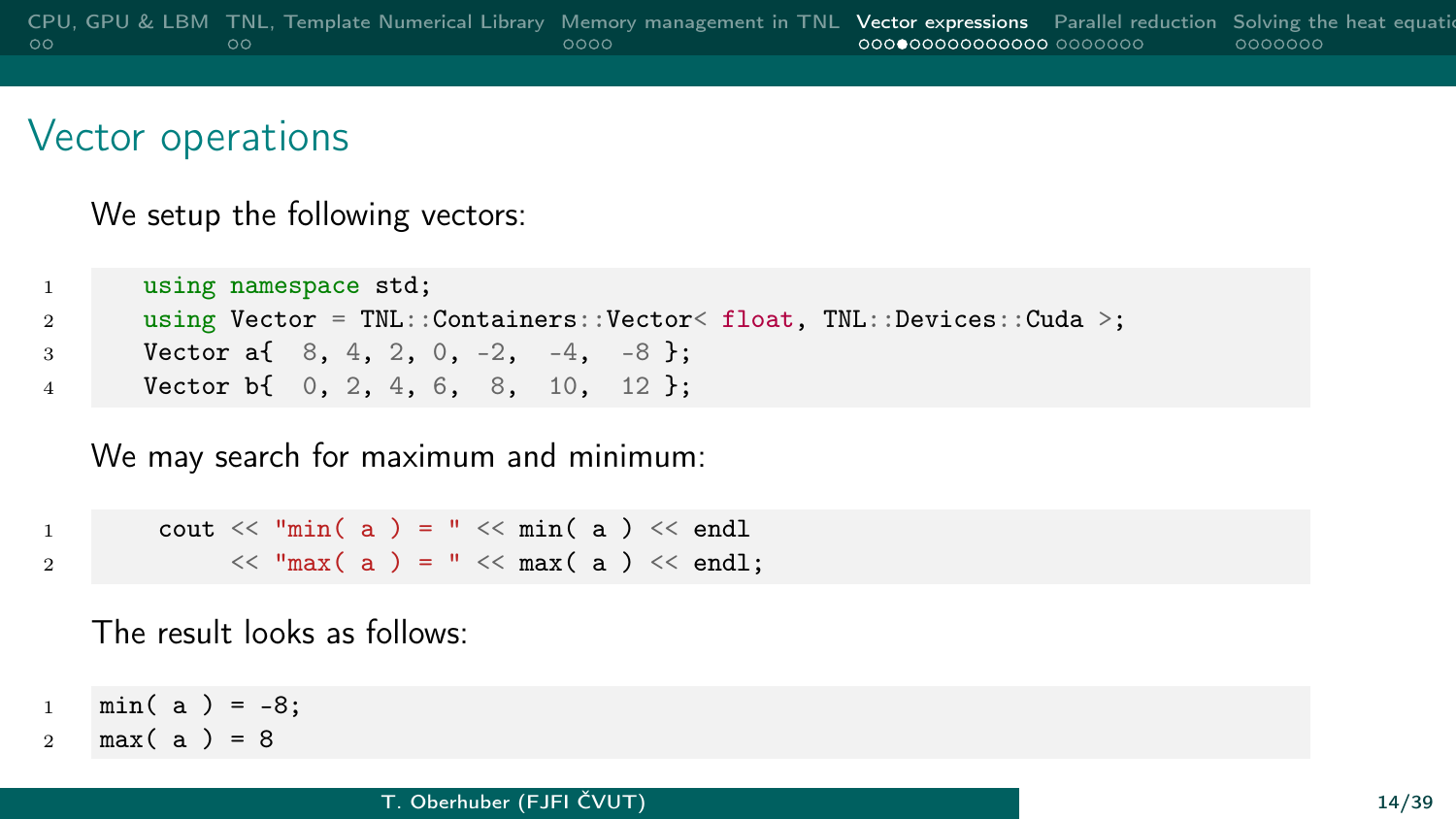We may combine vector operations with ET:

```
1 cout \langle\langle "abs( a ) = \langle\langle abs( a ) \langle endl
2 \langle\langle \text{min}(abs(a))\rangle = \text{max}(abs(a)) \times \text{end}3 \langle\langle \text{max}(abs(a))\rangle = \text{max}(abs(a)) \rangle \langle\langle \text{end} \rangle
```
The result looks as follows:

1 abs(a) =  $[8, 4, 2, 0, 2, 4, 8]$ 2 min(abs(a)  $) = 0$  $3 \text{ max}$  (abs (a)  $) = 8$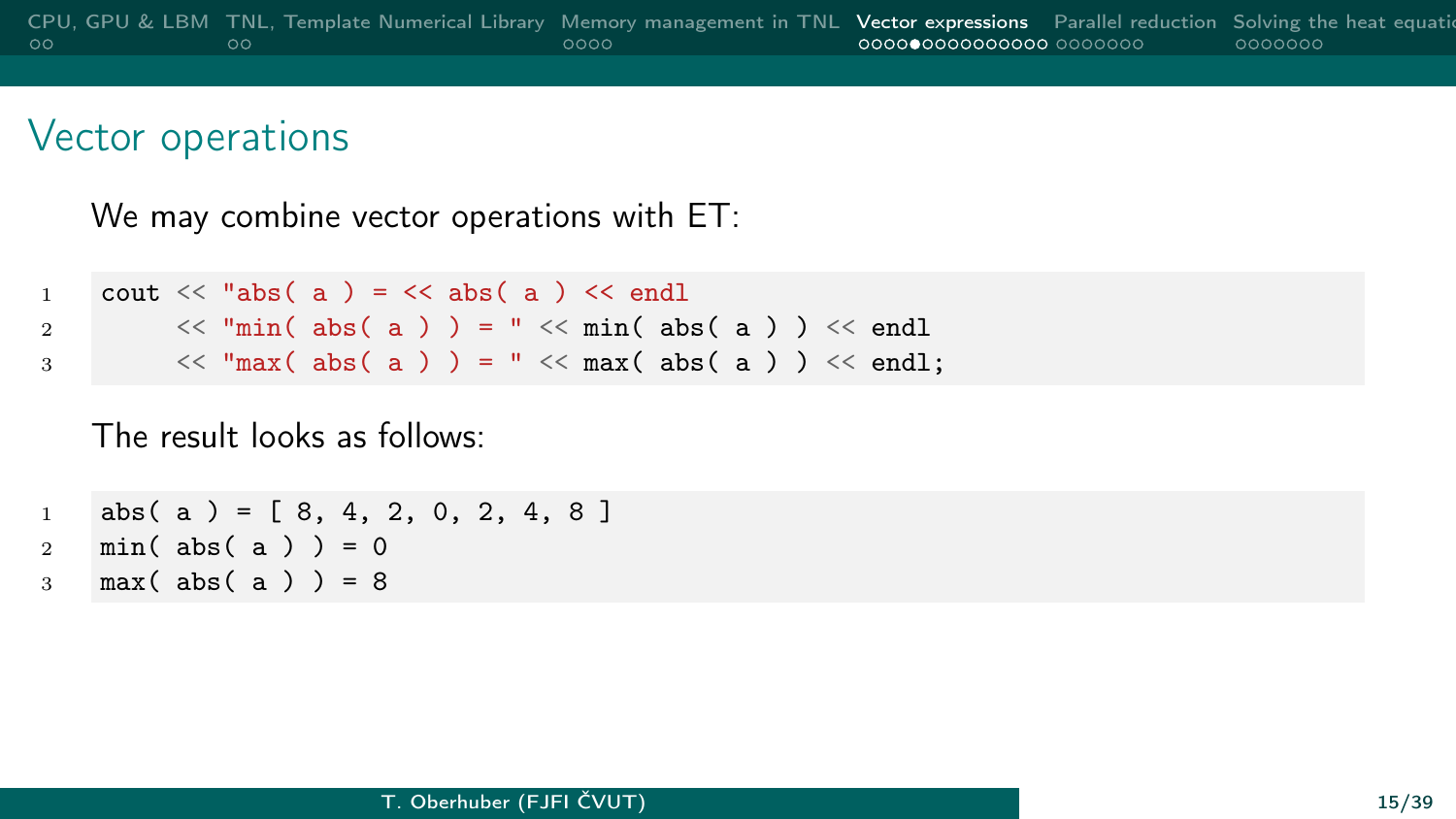We may compute minimum and maximum componentwise:

```
1 cout \langle\langle "min( a, b ) = " \langle\langle min( a, b ) \rangle \langle\langle endl
2 \langle\langle \text{max}(a, b)\rangle = \text{max}(a, b)\rangle \langle\langle \text{end} \rangle3 \langle\langle \text{min}(\text{max}(a, b)) \rangle = \text{max}(\text{min}(\text{max}(a, b)) \rangle \langle\langle \text{end} \rangle)4 \langle \langle "max( abs( a ), b ) = " \langle max( abs( a ), b \rangle \langle endl;
```
The result looks as follows:

```
1 \text{ min}(\ a, \ b) = [0, 2, 2, 0, -2, -4, -8]2 \text{ max} (a, b) = [8, 4, 4, 6, 8, 10, 12]
3 \text{ min}(\text{max}(\text{a}, \text{b})) = -8\frac{4}{4} max( abs( a ), b ) = [ 8, 4, 4, 6, 8, 10, 12 ]
```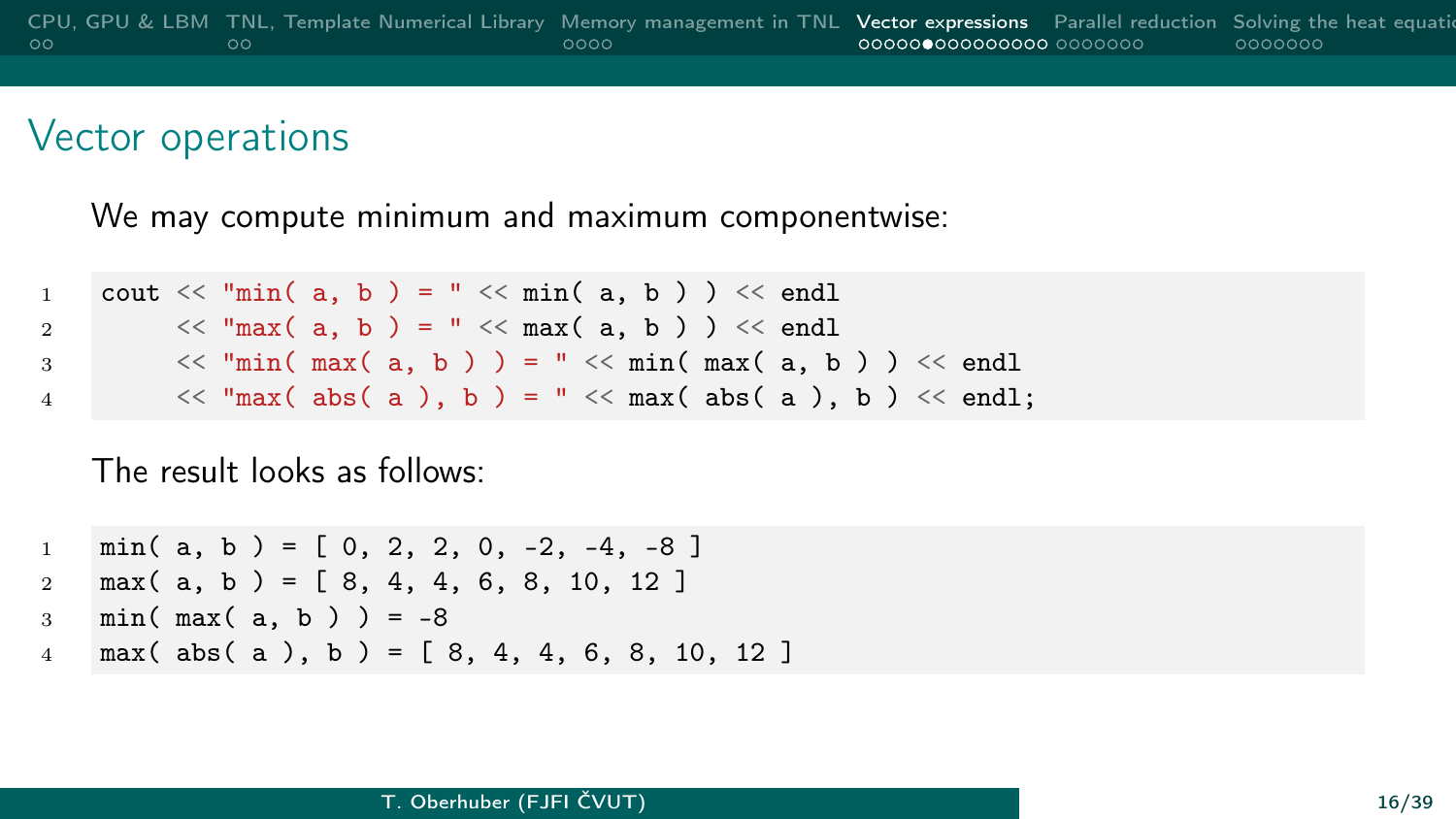We may locate minimal and maximal elements:

```
1 auto arg_min_a = argMin(a); // -> std::pair< float, int >
2 auto \argmax_a = \argmax(a + b); // -> std::pair< float, int >
3 cout \lt\lt "min( a ) = " \lt\lt arg_min_a.first \lt\lt " at " \lt\lt arg_min_a.second \lt\lt endl
4 \langle \langle \rangle = \langle \rangle \langle \rangle = \langle \langle \rangle arg_max_a.first \langle \langle \rangle at \langle \rangle \langle arg_max_a.second \langle \rangle endl;
```
The result looks as follows:

- $1 \text{ min}(\text{a}) = -8 \text{ at } 6$
- 2  $max(a + b) = 8$  at 0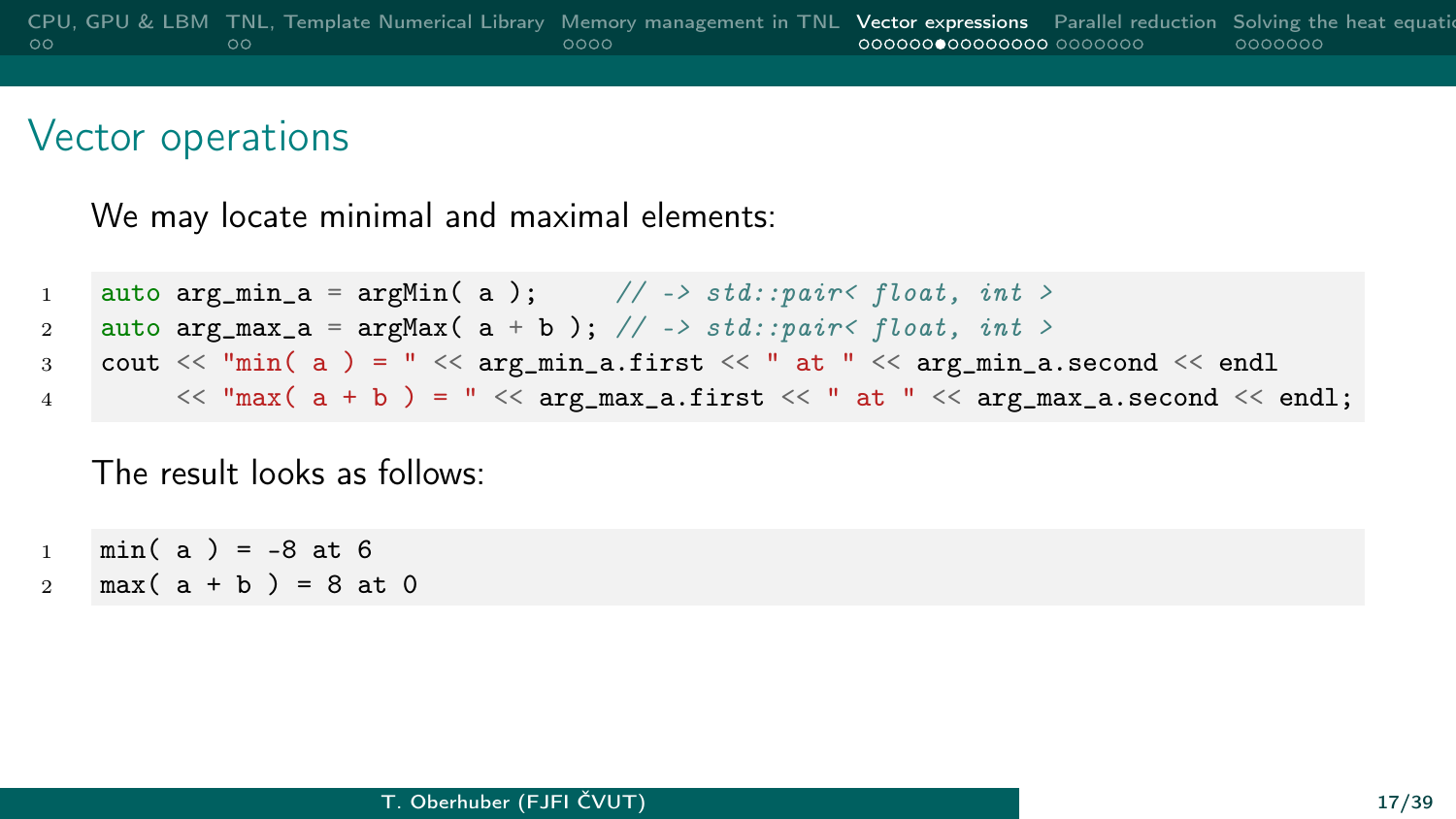We may perform componentwise operations:

| $\mathbf{1}$   | cout $<<$ "a + b = " $<<$ a + b $<<$ endl |  |  |  |  |  |                                       |
|----------------|-------------------------------------------|--|--|--|--|--|---------------------------------------|
| $\overline{2}$ |                                           |  |  |  |  |  | $<<$ "a - b = " $<<$ a - b $<<$ endl  |
| 3              |                                           |  |  |  |  |  | $<<$ "a * b = " $<<$ a * b $<<$ endl  |
| 4              |                                           |  |  |  |  |  | $<<$ "a / b = " $<<$ a / b $<<$ endl; |

#### The result looks as follows:

 $1 \quad a + b = [8, 6, 6, 6, 6, 6, 4]$  $2 \text{ a } - \text{ b } = [8, 2, -2, -6, -10, -14, -20]$  $3 \text{ a * b} = [0, 8, 8, 0, -16, -40, -96]$  $4 \text{ a } / \text{ b } = [ \text{ inf}, 2, 0.5, 0, -0.25, -0.4, -0.666667 ]$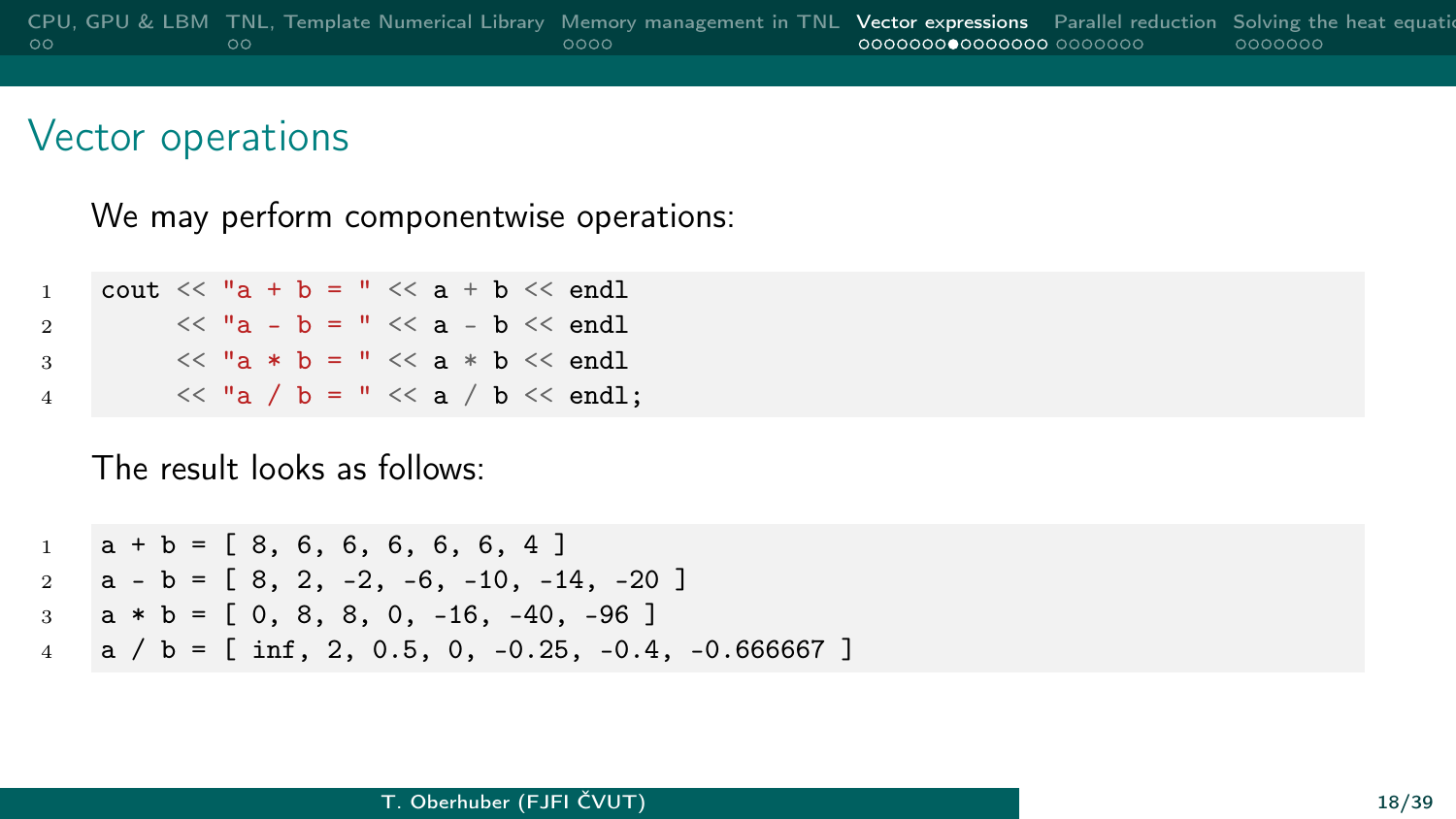We may compute norms and scalar products:

```
1 cout \langle \langle "12Norm( a - b ) = "\langle \langle 12Norm( a - b ) \langle \langle endl
2 \langle \langle "l2Norm( a + 3 * sin( b ) \rangle = " \langle \langle 12Norm( a + 3 * sin( b ) \rangle \langle \langle endl
3 \langle\langle "Scalar product: (a, b) = " \langle\langle (a, b) \rangle \langle endl
4 \langle 'Scalar product: (a + 3, abs(b) / 2) = " \langle (a + 3, abs(b) / 2) \rangle5 \leq \text{endl}:
```
The result looks as follows:

```
1 12Norm(a - b) = 28.35492 12Norm(a + 3 * sin(b)) = 15.3312
3 Scalar product: (a, b) = -1364 Scalar product: (a + 3, abs(b) / 2) = -5
```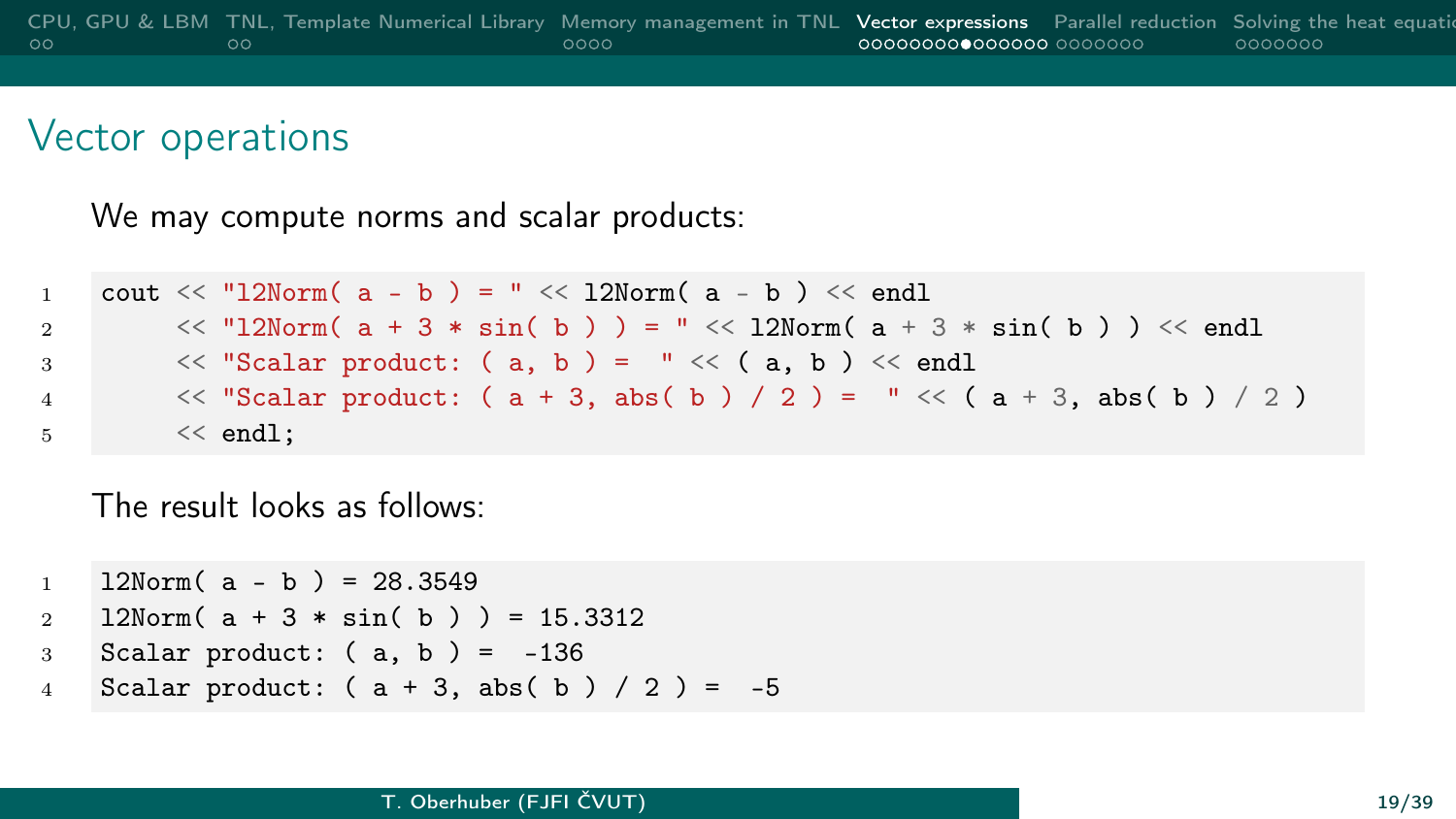## Using lambda functions

More complex operations can be done with lambda functions.

```
1 using Vector = TNL::Containers::Vector< float, TNL::Devices::Cuda >;
2 Vector a( 6, 1.0 );
3 cout \langle\langle "a = " \langle\langle a \langle endl:
4
5 auto f = [] __cuda_callable__ ( int idx, float& value ) { // This all is
6 value \pm = 0.5 * idx; \frac{d}{dx} // turned into
7 }; // a CUDA kernel
8 a.forAllElements(f); \frac{dy}{dx} // by C++ compiler.
9
10 cout << "a = " << a << endl;
```
The result looks as:

```
1 \quad a = [1, 1, 1, 1, 1, 1, 1]2 \text{ a} = [1, 1.5, 2, 2.5, 3, 3.5]
```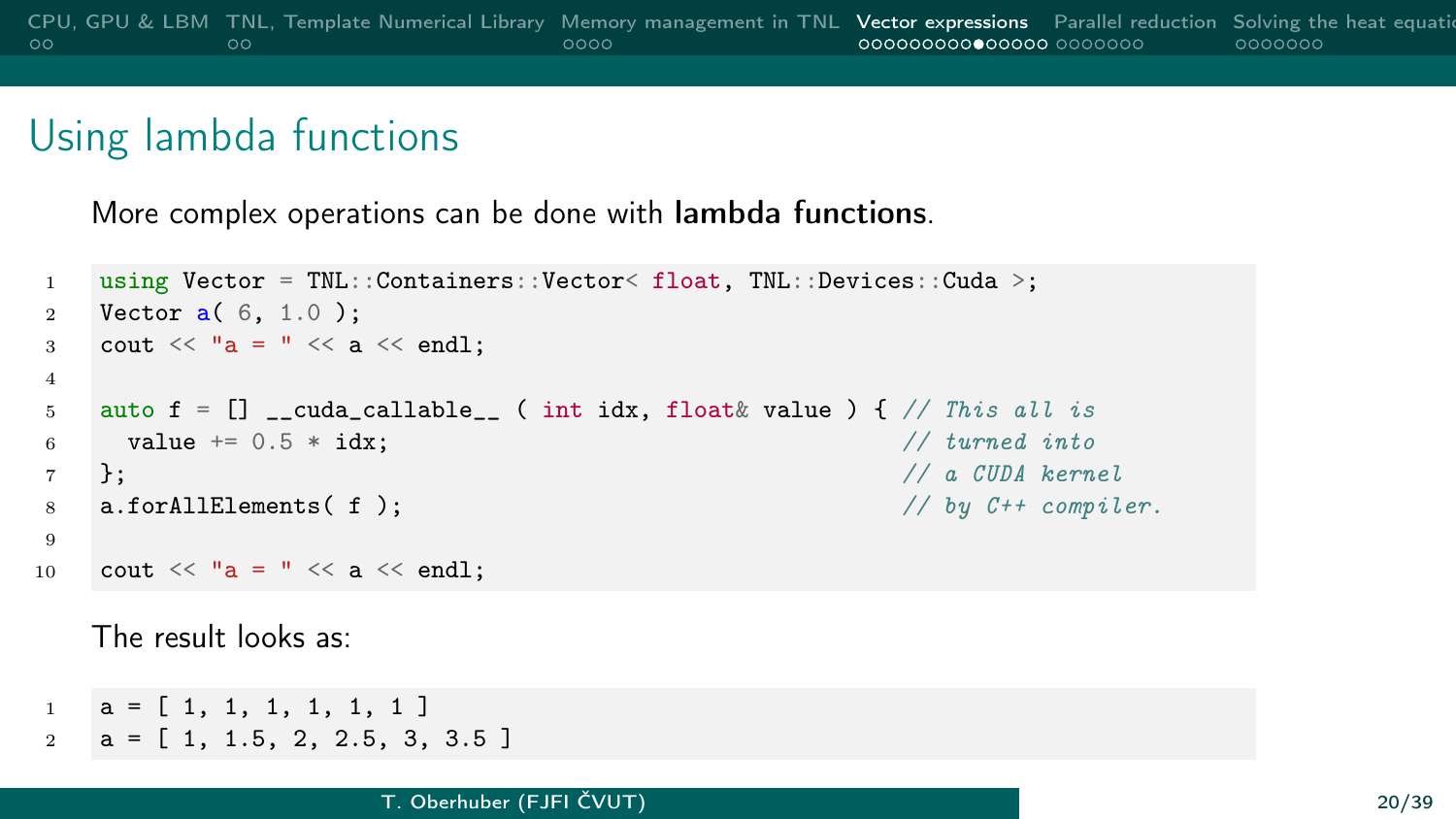### Computations on GPU

The lambda functions can capture variables from the surrounding code:

```
1 using Vector = TNL::Containers::Vector< float, TNL::Devices::Cuda >;
2 Vector a( 6, 1.0 );
3 cout \langle\langle "a = "\langle\langle a \langle endl;
4
5 const float h = 0.5; // capture this variable h
6 auto f = [-] __cuda_callable__ ( int idx, float& value ) {
7 value += h * idx; // use it here inside the lambda function
8 };
9 a.forAllElements( f );
10 cout \langle\langle "a = " \langle\langle a \langle endl;
```
We do not have to copy all necessary variables on GPU explicitly.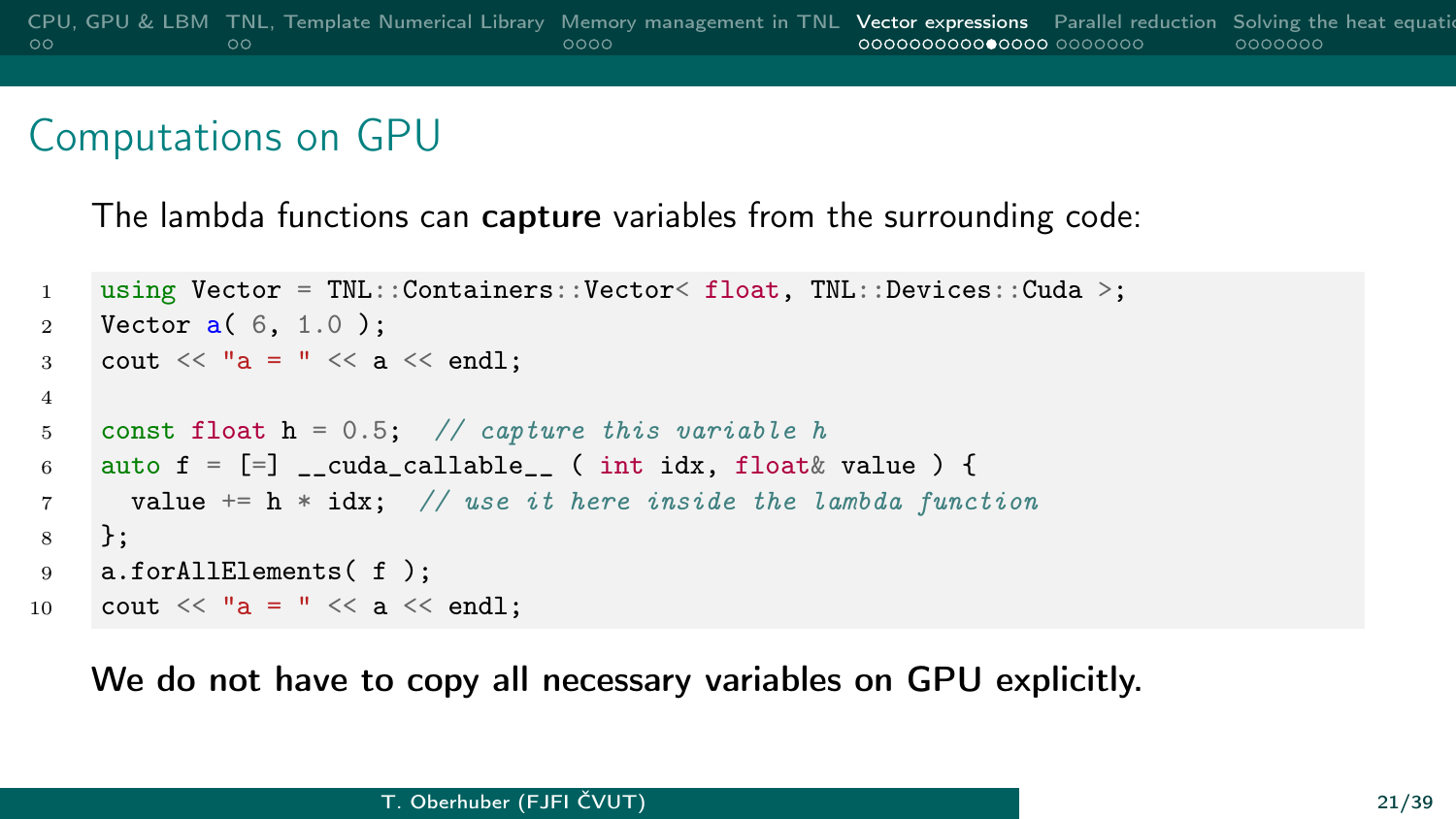## Computations on GPU

- $\triangleright$  if the lambda function is executed on GPU, the captured variable must be copied on the GPU
- $\triangleright$  this is why all variables must be captured as a copy not as a reference
	- $\triangleright$  we must use the statement  $\lceil \frac{1}{2} \rceil$  in the definition of the lambda function
	- $\blacktriangleright$  we cannot use  $\lceil k \rceil$
- $\triangleright$  with the lambda functions, the captured variables are transferred on the GPU automatically
- If we write CUDA kernels, we have to transfer all variables explicitly  $=$  very annoying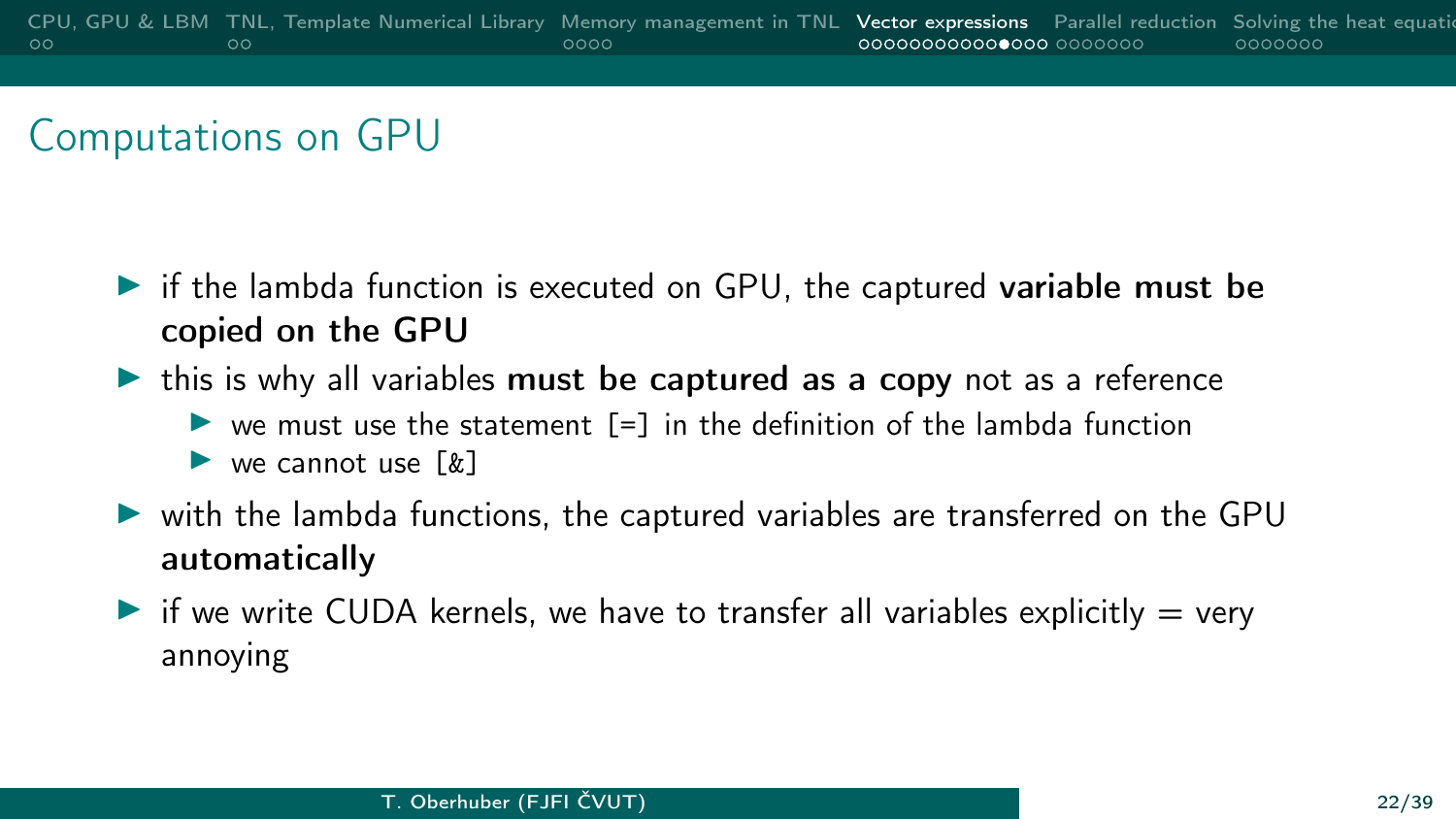## Vector view

- $\triangleright$  what if we need to work with two vectors?
- $\triangleright$  vector cannot be captured as a copy:
	- $\triangleright$  it would create a new copy of the vector  $\Rightarrow$  additional memory is needed
	- $\triangleright$  we would not be able to modify the original vector, only the copy
	- $\triangleright$  the copy is temporal and it is lost when the lambda function finishes
- $\blacktriangleright$  we have to use a **vector view** instead of vector
	- $\blacktriangleright$  vector view shares data with another vector
	- copy of a vector view is not a deep copy  $\Rightarrow$  elements of the original vector are not duplicated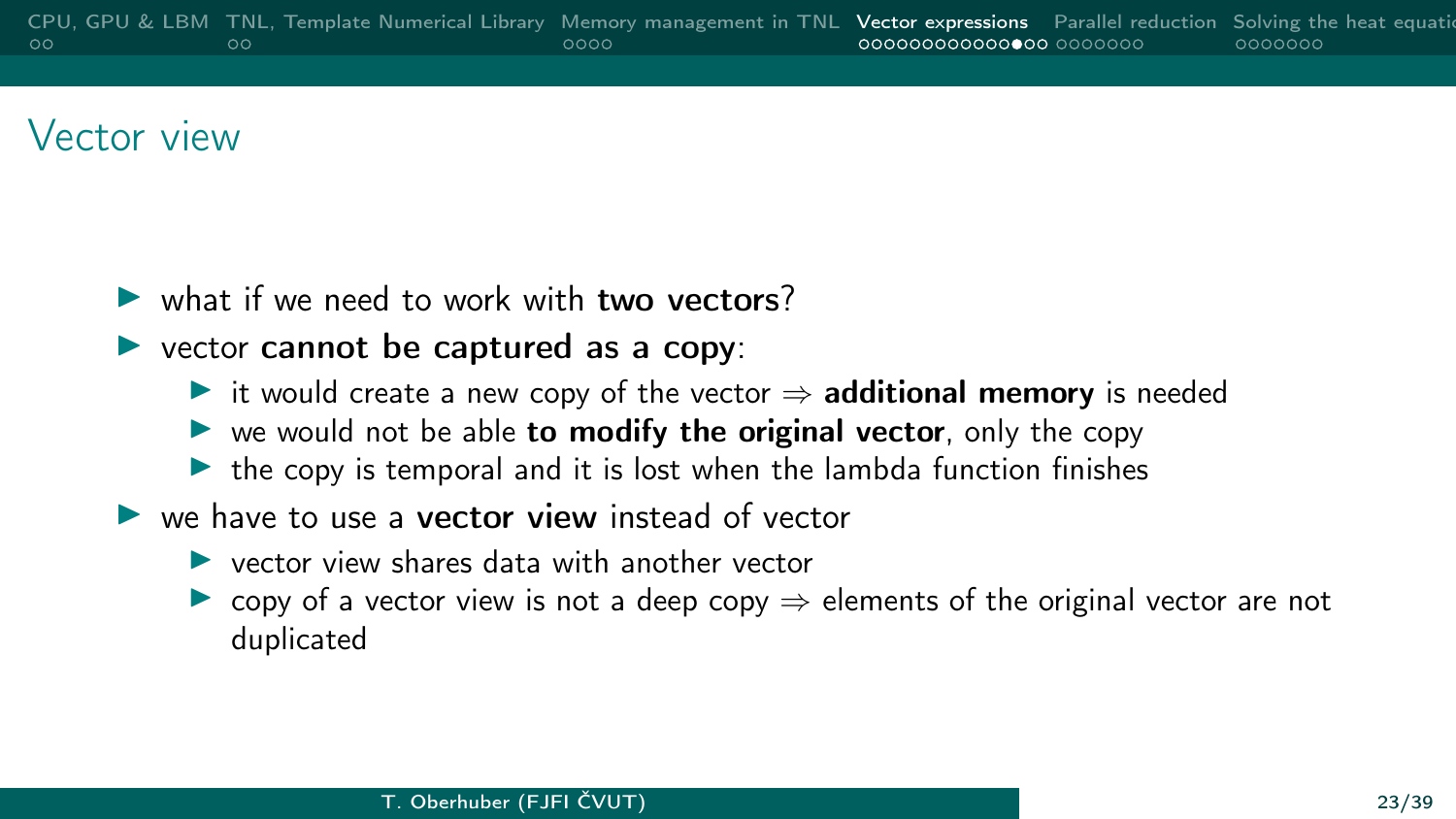#### Vector view - example

```
1 using Vector = TNL::Containers::Vector< float, TNL::Devices::Cuda >;
 2 Vector a( 6, 1.0 ), b( 6, 3.0 );
 3 cout \langle\langle "a = " \langle\langle a \langle endl:
4
 5 const float h = 0.5;
 6 auto b_view = b.getView(); \frac{1}{1 + k} this view can be captured by making copy
 7 auto f = [-] __cuda_callable__ ( int idx, float& value ) {
 8 value = h * idx + bview[ idx ]; // we can use the view even on the GPU
 9 };
10 a.forAllElements( f );
11 cout \langle\langle \ \ \n^{\mathsf{u}}\mathsf{a} \ \ = \ \n^{\mathsf{u}} \ \ \langle\langle \ \ \mathsf{a} \ \ \langle\langle \ \ \text{end} \ \rangle
```
The result looks as follows:

```
1 \quad a = [ 1, 1, 1, 1, 1, 1, 1]2 \text{ a } = [3, 3.5, 4, 4.5, 5, 5.5]
```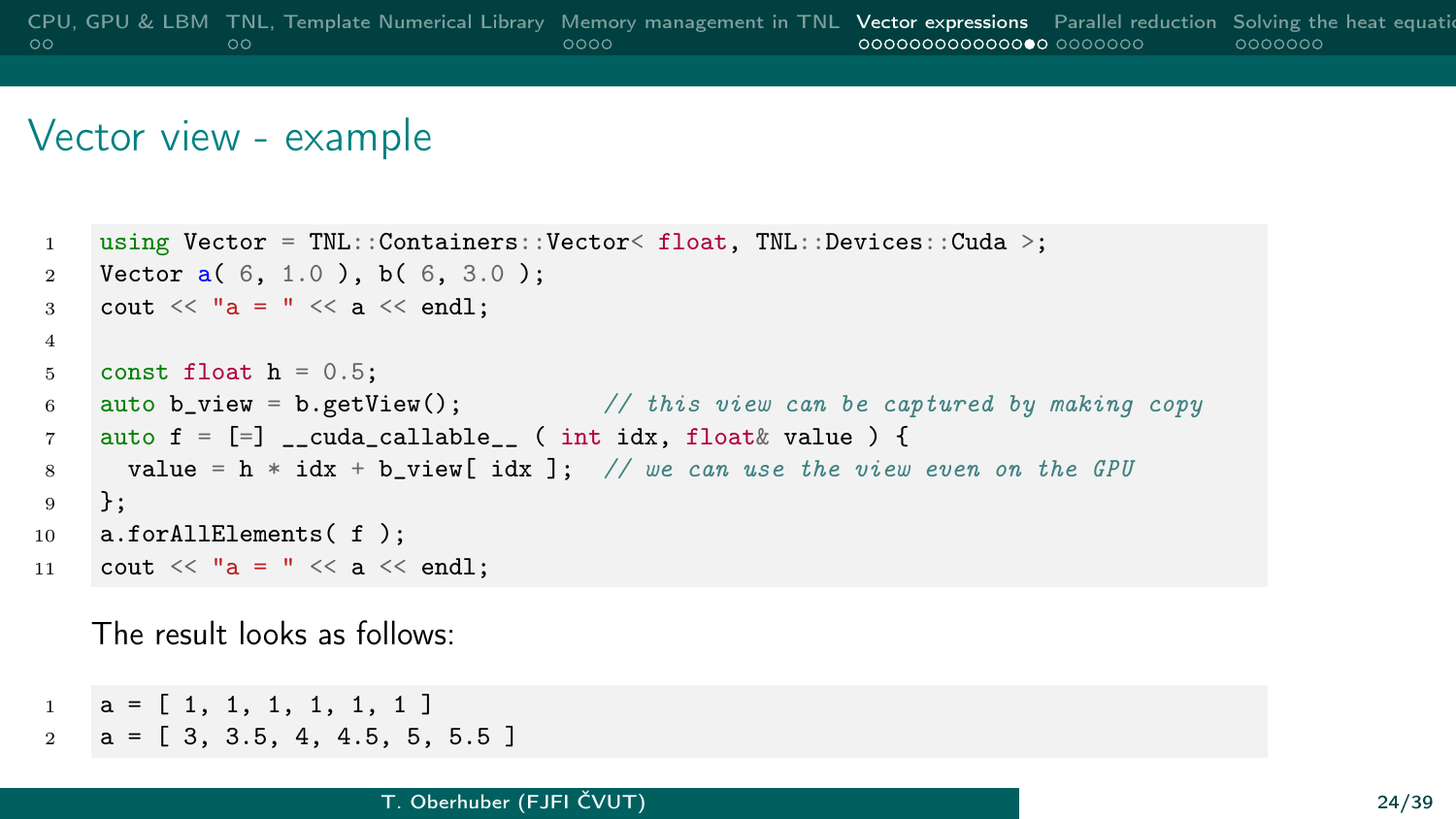#### Vector view - example

Vector view can be used for encapsulating data not allocated by TNL:

```
1 using VectorView = TNL::Containers::VectorView< float, TNL::Devices::Host >;
2 float* data = new float[6];
3 VectorView a( data, 6 );
4 a = 1.0;
5 cout << "a = " << a << endl;
6
7 \quad \text{auto } f = [] __cuda_callable__ ( int idx, float & value ) {
8 value += 0.5 * idx:
9 };
10 a.forAllElements(f);
11 cout \langle\langle "a = "\langle\langle a \langle endl;
12
13 delete[] data;
```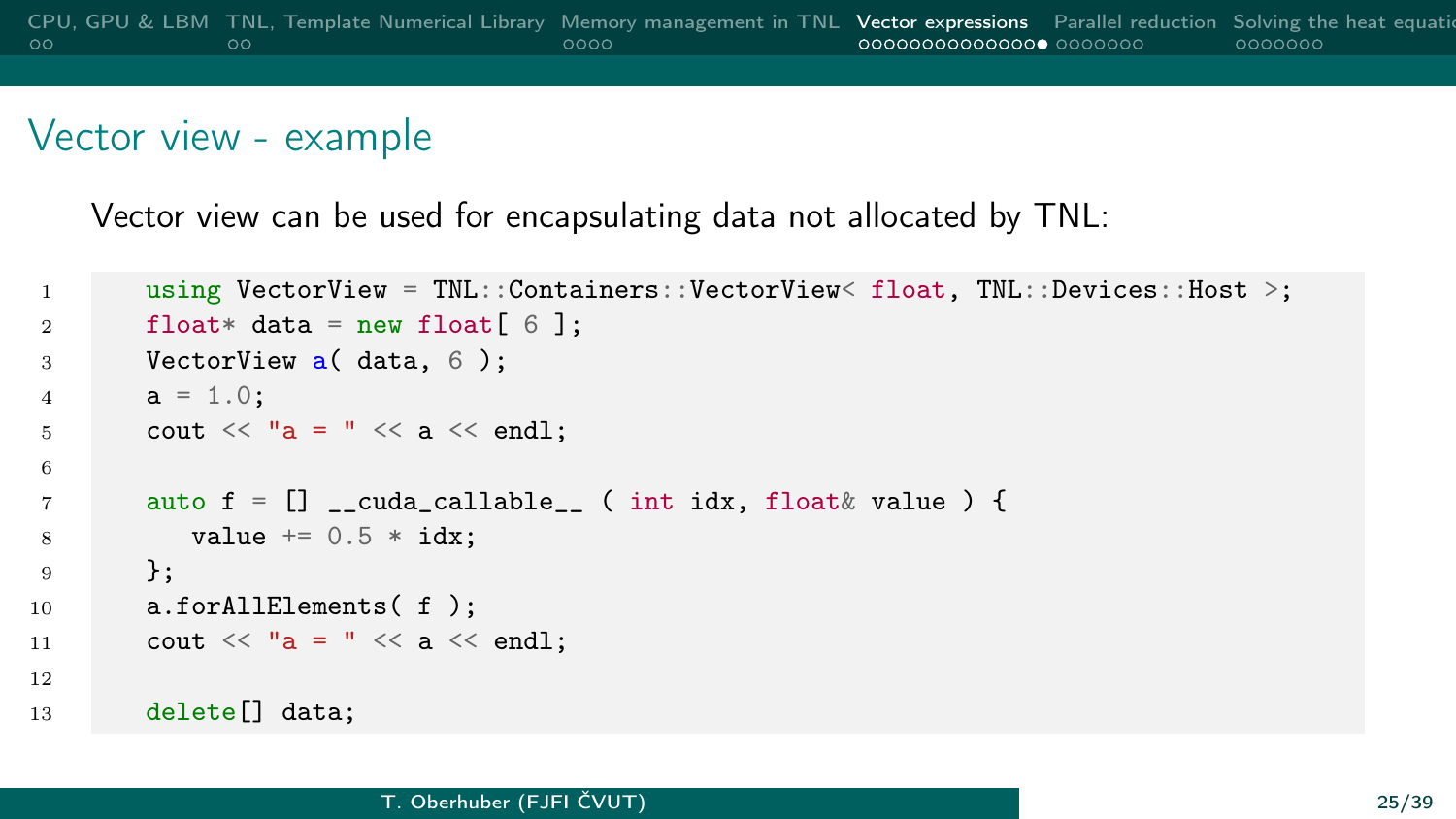## <span id="page-25-0"></span>Reduction

Reduction is an operation that takes all array/vector elements as input and returns one value as output:

- $\blacktriangleright$  array comparison
- $\blacktriangleright$  scalar product
- $\blacktriangleright$  l<sub>p</sub> norm
- $\triangleright$  minimal/maximal value
- $\blacktriangleright$  sum of all elements

```
1 float sum(0.0)
2 for( int i = 0; i < size; i++ )
3 sum += a[i];
```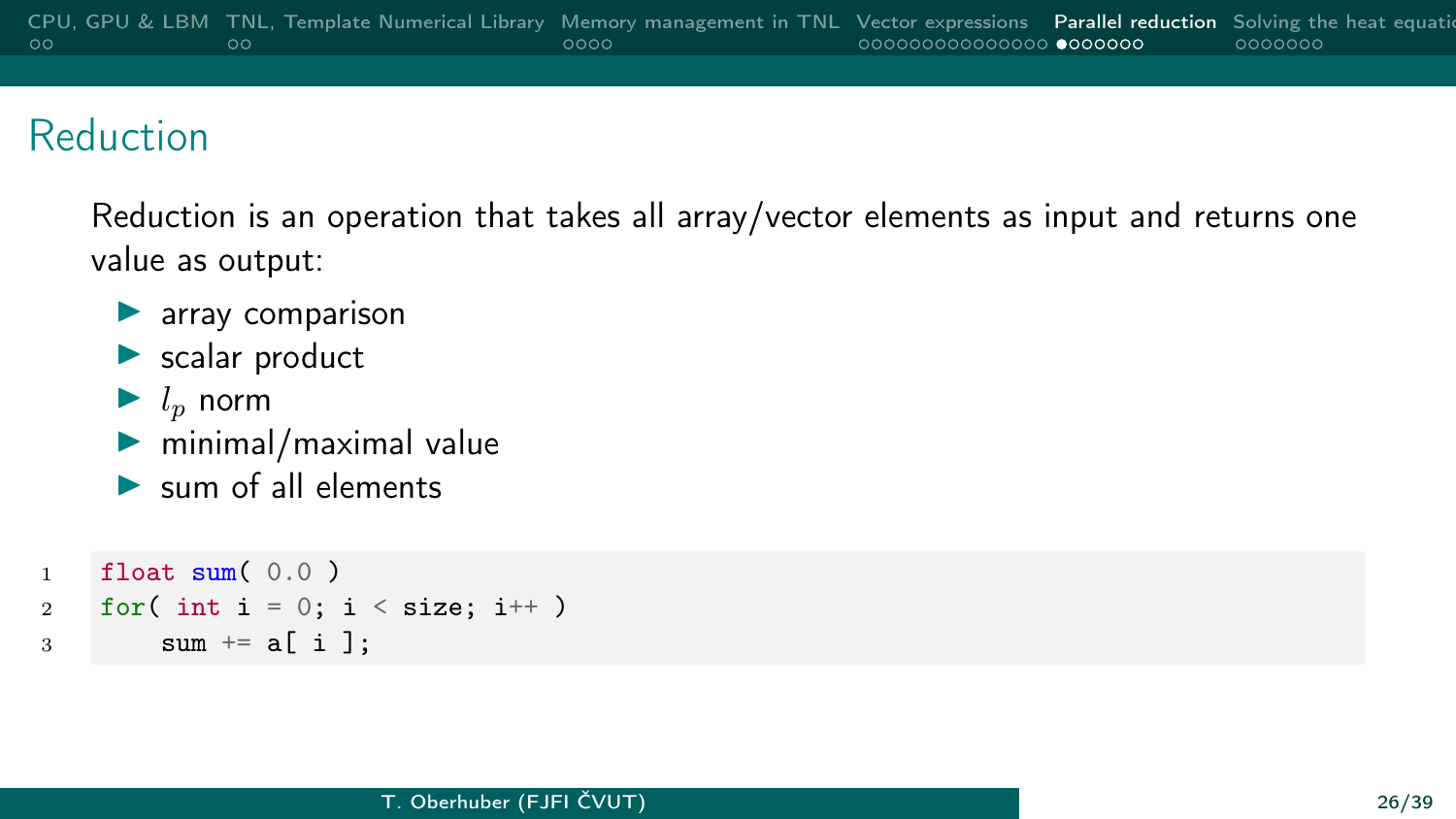## Parallel reduction on  $GPU = 100$  lines of code

|                                                      | - vesigned on kinekins -<br>global , void reddicablementsed(on size, terr disper, terr disper, )                                                                                                                                                 |
|------------------------------------------------------|--------------------------------------------------------------------------------------------------------------------------------------------------------------------------------------------------------------------------------------------------|
|                                                      |                                                                                                                                                                                                                                                  |
|                                                      | enters "shared volentile sex mieta[];<br>uniqued sex tod - viewedide a;                                                                                                                                                                          |
| ×                                                    | uniquel int gid - histórico rebistórico - chronólet.cy                                                                                                                                                                                           |
| ×                                                    | unipat in pútiles - kinklin-lyridin s;                                                                                                                                                                                                           |
|                                                      | steralnich in de                                                                                                                                                                                                                                 |
| ×                                                    | shila (gid - sime)                                                                                                                                                                                                                               |
| $\sim$                                               | $\epsilon$                                                                                                                                                                                                                                       |
| $\sim$<br>$\sim$                                     | state [till] = disper[gid] = disper[gid-binoldine] ;<br>gid = griding                                                                                                                                                                            |
| $\sim$                                               | ×                                                                                                                                                                                                                                                |
| <b>A</b>                                             | _speciarants();                                                                                                                                                                                                                                  |
| a                                                    |                                                                                                                                                                                                                                                  |
| ×<br>$\sim$                                          | of delegation $=1000$ C<br>(d) visiting ( ) ( winnal visit ) -- winnal visiting ( ) ) _ symmetricals () )                                                                                                                                        |
| $\sim$                                               | of delegating in LLD 4.                                                                                                                                                                                                                          |
| $\sim$                                               | (d) visit (2) (2) (2) 22-321 [united (3) (2) [united (3) (2) 23-321 [united St. 2)                                                                                                                                                               |
| ×                                                    | of delectrics $\sim 100$ ( ) $<$ and $>$ and $<$ and $<$ $\ge$ $<$ and $<$ $\ge$ $<$ $\ge$ $<$ $\ge$ $\le$                                                                                                                                       |
| $\sim$<br>$\sim$                                     | of Oderkline in 120 ft                                                                                                                                                                                                                           |
| $\sim$                                               | (4) 418-11 ) { alone[ 114 ] -- alone[ 116-11 ]; } _spankmain(); }                                                                                                                                                                                |
| $\sim$                                               | of $4$ was < 300 $<$                                                                                                                                                                                                                             |
| $\sim$                                               | of Oclasiation >> 40 minut(his) >> minut(his > 30);                                                                                                                                                                                              |
| $\sim$                                               |                                                                                                                                                                                                                                                  |
|                                                      |                                                                                                                                                                                                                                                  |
| $\overline{a}$                                       | of Oclonistics >> O adentically >> adentically > 0)                                                                                                                                                                                              |
| $\sim$                                               | of this<br>circles $\sim$ 1) adata(bid) $\sim$ adata<br>(bid $\sim$ 1)                                                                                                                                                                           |
| $\sim$                                               | ×                                                                                                                                                                                                                                                |
| $\sim$                                               | of (vid = 0) discuss(blacklike.s) = adata(0) ;                                                                                                                                                                                                   |
| <b>B</b>                                             | ×                                                                                                                                                                                                                                                |
| $\sim$                                               |                                                                                                                                                                                                                                                  |
| $\overline{\phantom{a}}$<br>-                        | hash endebridhedomized? contr. Inn sing-                                                                                                                                                                                                         |
| $\sim$                                               | ssan iam devisaben.<br>ssan iam bledding.                                                                                                                                                                                                        |
| $\sim$                                               | cost in desirativities.                                                                                                                                                                                                                          |
| $\sim$                                               | test rends 3                                                                                                                                                                                                                                     |
| $\sim$<br>$\sim$                                     | ×                                                                                                                                                                                                                                                |
| ÷                                                    | source into a<br>formation in $\lambda=1$ , which forms $\lambda$ and<br>measurabilized to $\lambda$ ) the grid<br>finary with $\lambda=1$ and the following $\lambda=1$<br>( $\lambda=1$ ) and the symmetric contribution of<br>$\lambda=1$     |
| $\sim$                                               |                                                                                                                                                                                                                                                  |
| $\sim$<br>٠                                          | ten auskreeplike - gridline - sinasti ist 1;<br>ian nievinakoni, nievinakoni;                                                                                                                                                                    |
| $\sim$                                               | (d) méchélise( ( wider ) identechni, amirraglias ) (= raicherans )                                                                                                                                                                               |
| ٠                                                    | mishiller( ( wider ) identesial), assimplies ) to misheress )                                                                                                                                                                                    |
| $\sim$                                               | ×                                                                                                                                                                                                                                                |
| $\sim$<br>$\sim$                                     | ner to the most nearly in decise." to anti-<br>never falser                                                                                                                                                                                      |
| <b>SE</b>                                            | ×                                                                                                                                                                                                                                                |
| <b>A</b>                                             |                                                                                                                                                                                                                                                  |
| <b>M</b><br>a                                        | ian meruntiliau - sins;<br>must iant reductionlegen - derivalene;                                                                                                                                                                                |
| $\overline{u}$                                       | della (correstitato > 1 )                                                                                                                                                                                                                        |
| $\overline{a}$                                       | $\epsilon$                                                                                                                                                                                                                                       |
| $\overline{u}$                                       | stall or<br>delivering (1), resideration(1);                                                                                                                                                                                                     |
| <b>ALC</b>                                           |                                                                                                                                                                                                                                                  |
| $\overline{\phantom{a}}$                             | $\begin{array}{l} \mbox{m\'oditorialian. } x = \mbox{hincidian} \\ \mbox{gridian} = \mbox{measurable} \quad \mbox{r-dimensionalian} \\ \mbox{r-measurable} \quad \mbox{t-imamentalian} \quad \mbox{t-1} \quad \mbox{t} \end{array} \label{eq:1}$ |
| <b>A</b>                                             | misiridian, a - gridian - desiradicidian - gridi<br>- Aminatividiana                                                                                                                                                                             |
| $\sim$                                               |                                                                                                                                                                                                                                                  |
| <b>A</b>                                             | sings shouldnessy - kindding + sined( im );                                                                                                                                                                                                      |
| ÷.                                                   | with (kindling)                                                                                                                                                                                                                                  |
| $\overline{\phantom{a}}$                             | ass Did                                                                                                                                                                                                                                          |
| $\overline{a}$                                       | mislimidaturizat: 2017                                                                                                                                                                                                                           |
| <b>ALC</b><br>$\sim$                                 |                                                                                                                                                                                                                                                  |
| R                                                    | <b>hrank</b>                                                                                                                                                                                                                                     |
| $\overline{a}$                                       | <b>hrank</b>                                                                                                                                                                                                                                     |
| $\overline{a}$                                       |                                                                                                                                                                                                                                                  |
| $\overline{a}$                                       |                                                                                                                                                                                                                                                  |
| $\sim$<br>×                                          | midlene anno - midatianimo() ;<br>440 arrest to makelerouse 3                                                                                                                                                                                    |
| ×                                                    |                                                                                                                                                                                                                                                  |
| $\sim$                                               | new or the GSA beneficiated with every role for some or full                                                                                                                                                                                     |
| $\sim$                                               | $\sim$ min                                                                                                                                                                                                                                       |
| ×<br><b>Section</b>                                  | <b>Callery Colors</b>                                                                                                                                                                                                                            |
| ×                                                    | nematilize - misiridize, e;                                                                                                                                                                                                                      |
| <b>ALC</b>                                           |                                                                                                                                                                                                                                                  |
| $\overline{\phantom{a}}$                             | naturtimingun - devinaturi;                                                                                                                                                                                                                      |
| $\overline{\phantom{a}}$<br>$\overline{\phantom{a}}$ | ier sp - Aminakel)<br>Aminakel - Aminakel                                                                                                                                                                                                        |
|                                                      | devication2 - now :                                                                                                                                                                                                                              |
| $\sim$                                               |                                                                                                                                                                                                                                                  |
| <b>B</b>                                             | uti mialanggi izunle,                                                                                                                                                                                                                            |
| $\sim$<br>×                                          | raturtimingun,<br>stead (in ).                                                                                                                                                                                                                   |
| <b>Section</b>                                       | midlenepperiodisties ) (contaborase )                                                                                                                                                                                                            |
| <b>Section</b>                                       |                                                                                                                                                                                                                                                  |
| <b>SE</b>                                            | ner << "In error covered shills transfering data from derive to least."                                                                                                                                                                          |
| $\sim$<br>$\sim$                                     | $\sim$ mail:<br>nevers falser                                                                                                                                                                                                                    |
| ×                                                    |                                                                                                                                                                                                                                                  |
| $\sim$                                               | ratalizza ( dericulus) 3<br>ratalizza ( dericulus) 3                                                                                                                                                                                             |
| $\sim$                                               |                                                                                                                                                                                                                                                  |
| $\sim$                                               | <b>Corp. Street</b>                                                                                                                                                                                                                              |
|                                                      |                                                                                                                                                                                                                                                  |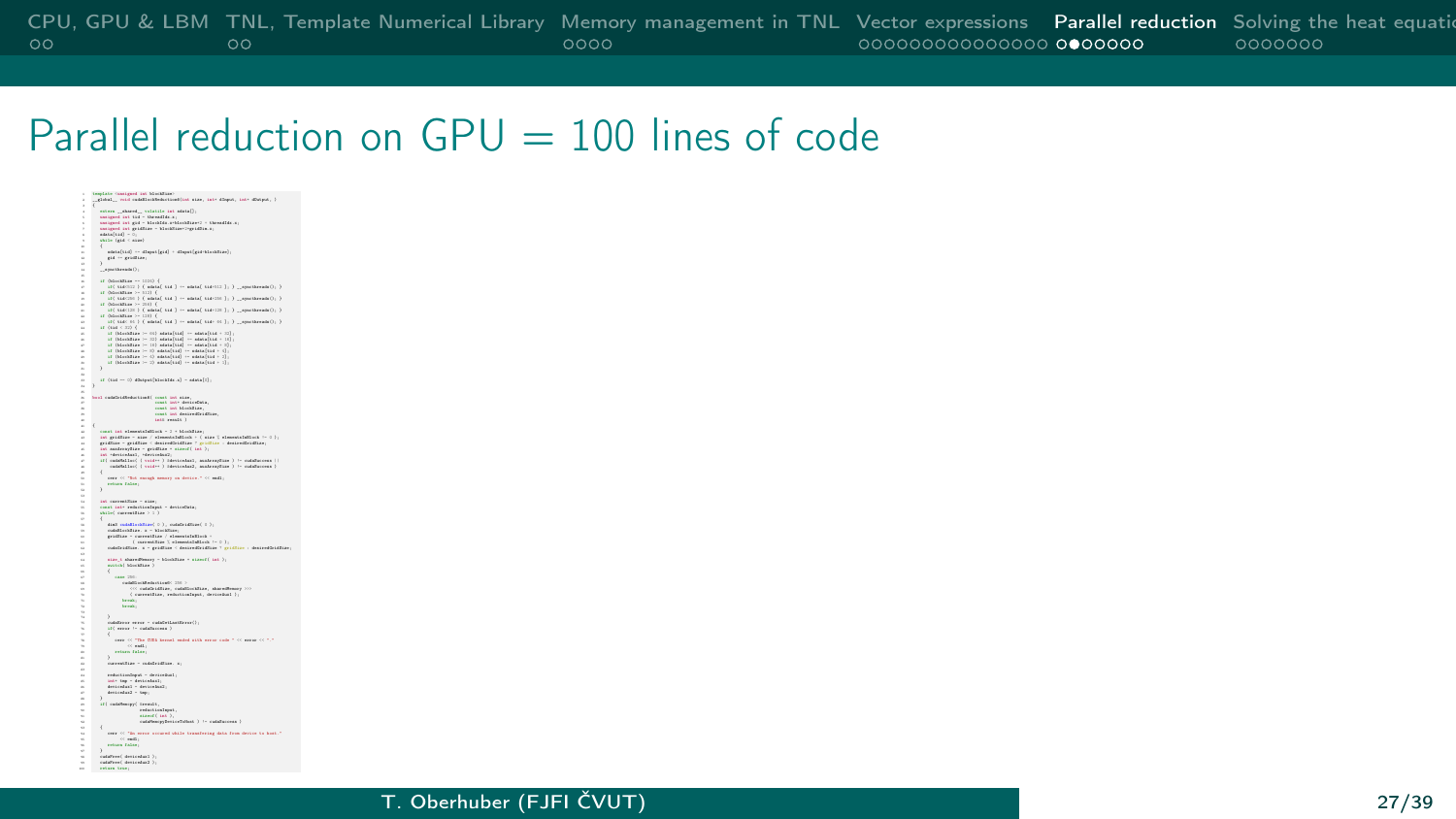Take a look at scalar product:

```
1 float result( 0.0 );
2 for( int i = 0; i < size; i++ )
\frac{1}{3} result \pm a[ i ] \ast b[ i ];
```
Let us rewrite it using  $C++$  lambda functions as:

```
1 auto fetch = [-] __cuda_callable__ (int i)->float { return a[i]*b[i]; };
2 auto reduction = \begin{bmatrix} 1 & -\text{cuda\_callable} \\ 0 & 1 \end{bmatrix} (float x, float y) -> float { return x+y; };
3
4 float result( 0.0 );
5 for( int i = 0; i < size; i++ )
6 reduction = reduction( result, fetch( i ) );
```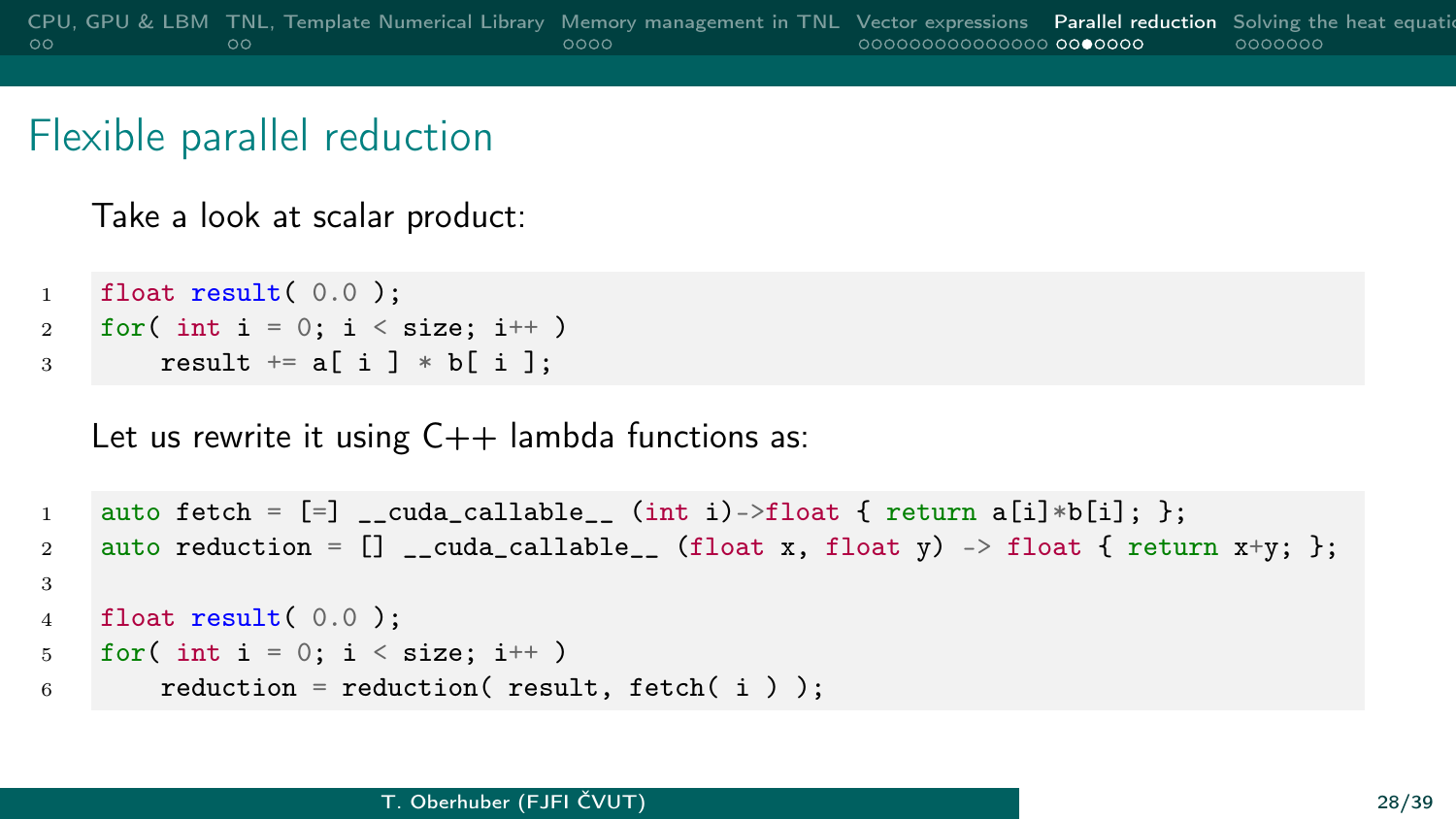In TNL, the for-loop is replaced with call of reduce function:

```
1 auto a\_view = a.getView();
2 auto b_view = b.getView();
3 auto fetch = [=\] _cuda_callable_ ( int i)->float {
4 return a_view[ i ] * b_view[ i ]; };
5 auto reduction = [] __cuda_callable__ (float x, float y) -> float { return x + y; };
6
7 result = TNL::Algorithms::reduce< Device >( 0, a.getSize(), fetch, reduction, 0.0 );
```
The last parameter is the identity element for given reduction operation.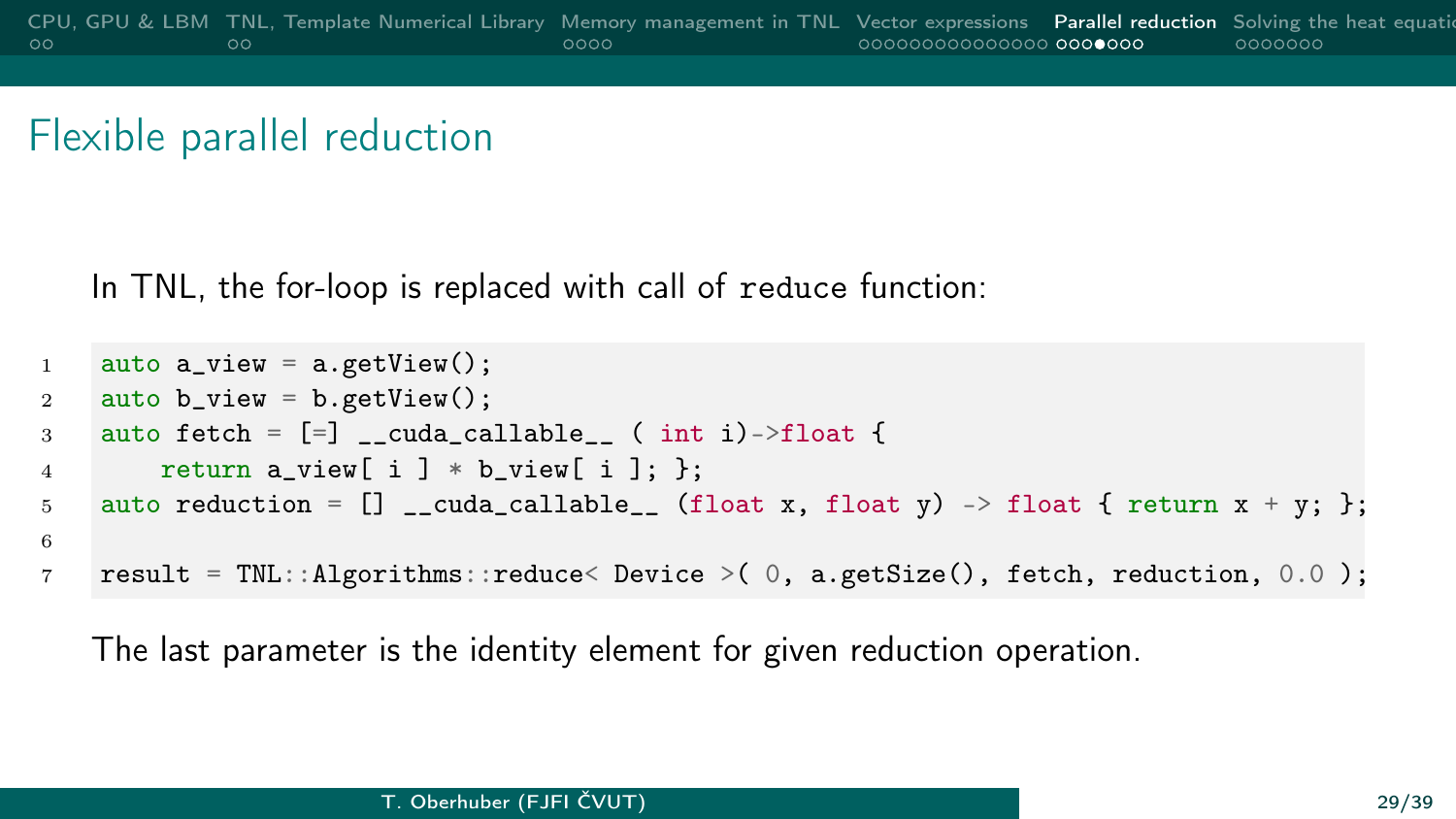Comparison of two vectors can be evaluated as follows:

```
1 auto a_view = a.getView();
2 auto b_view = b.getView();
3 auto fetch = [-] _cuda_callable_ (int i)->bool {
4 return a_view[ i ] == b_view[ i ]; };
5 auto reduction = \begin{bmatrix} 1 & -\text{cuda-callable} \\ 0 & 1 \end{bmatrix} (float x, float y)->float { return x && y; };
6
7 result = TNL::Algorithms::reduce< Device >( 0, a.getSize(), fetch, reduction, true );
```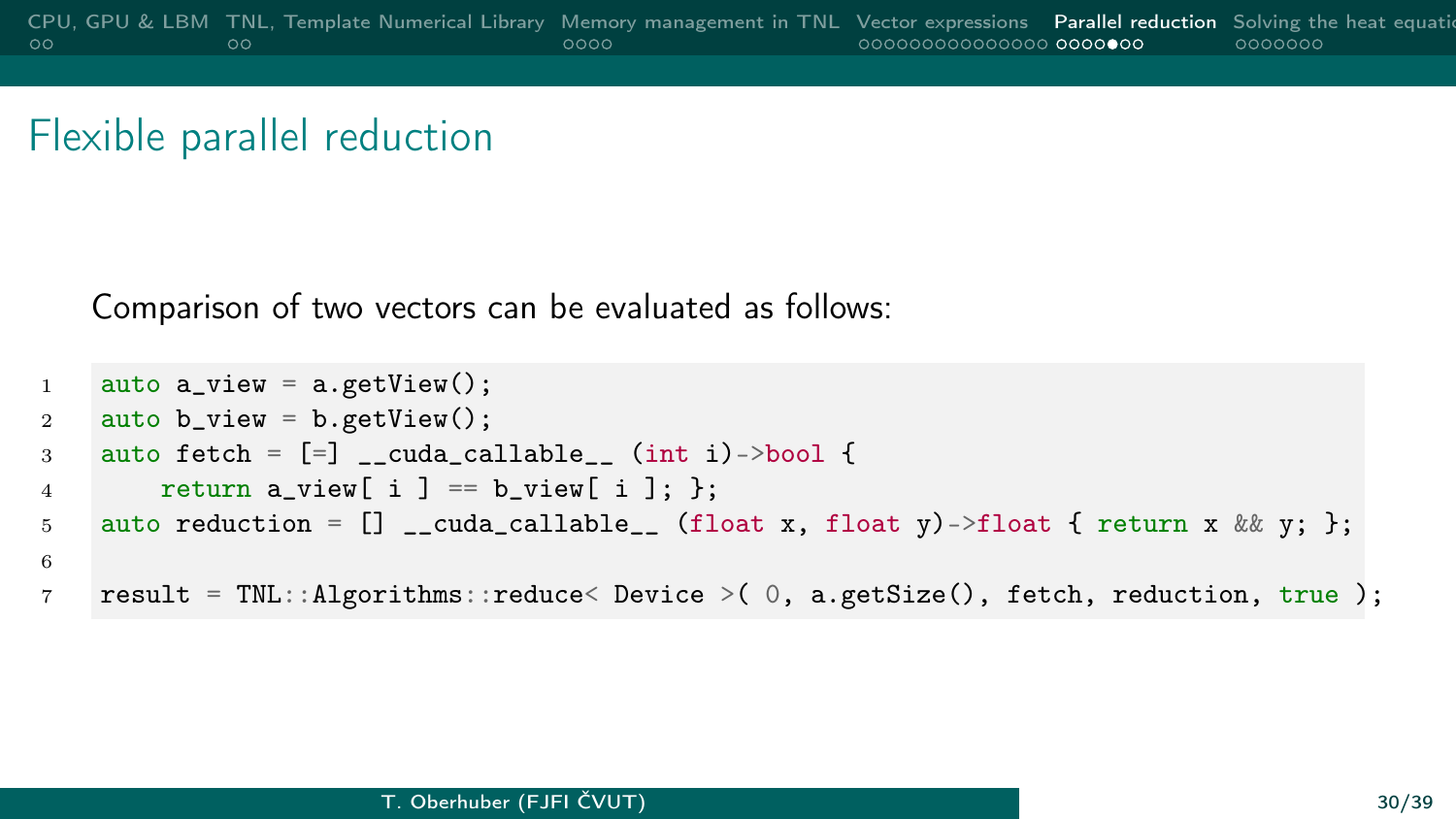Largest element in absolute value can be evaluated as follows:

```
1 auto a view = a.getView();
2 auto fetch = [=\ ] __cuda_callable__ (int i)->float { return abs( a_view[ i ] ); };
3 auto reduction = [] _cuda_callable__ (float x, float y)->float {
4 return max(x, y); \};
5
6 result = TNL::Algorithms::reduce< Device >( 0, a.getSize(), fetch, reduction,
7 std::numeric_limits< float >::lowest() );
```
Or more compact way:

```
1 auto a\_view = a.getView();
2 result = TNL::Algorithms::reduce< Device > (0, a.getSize(),
3 [=\] (int i)->float { return abs( a_view[ i ] ); },
4 TNL::Max() );
```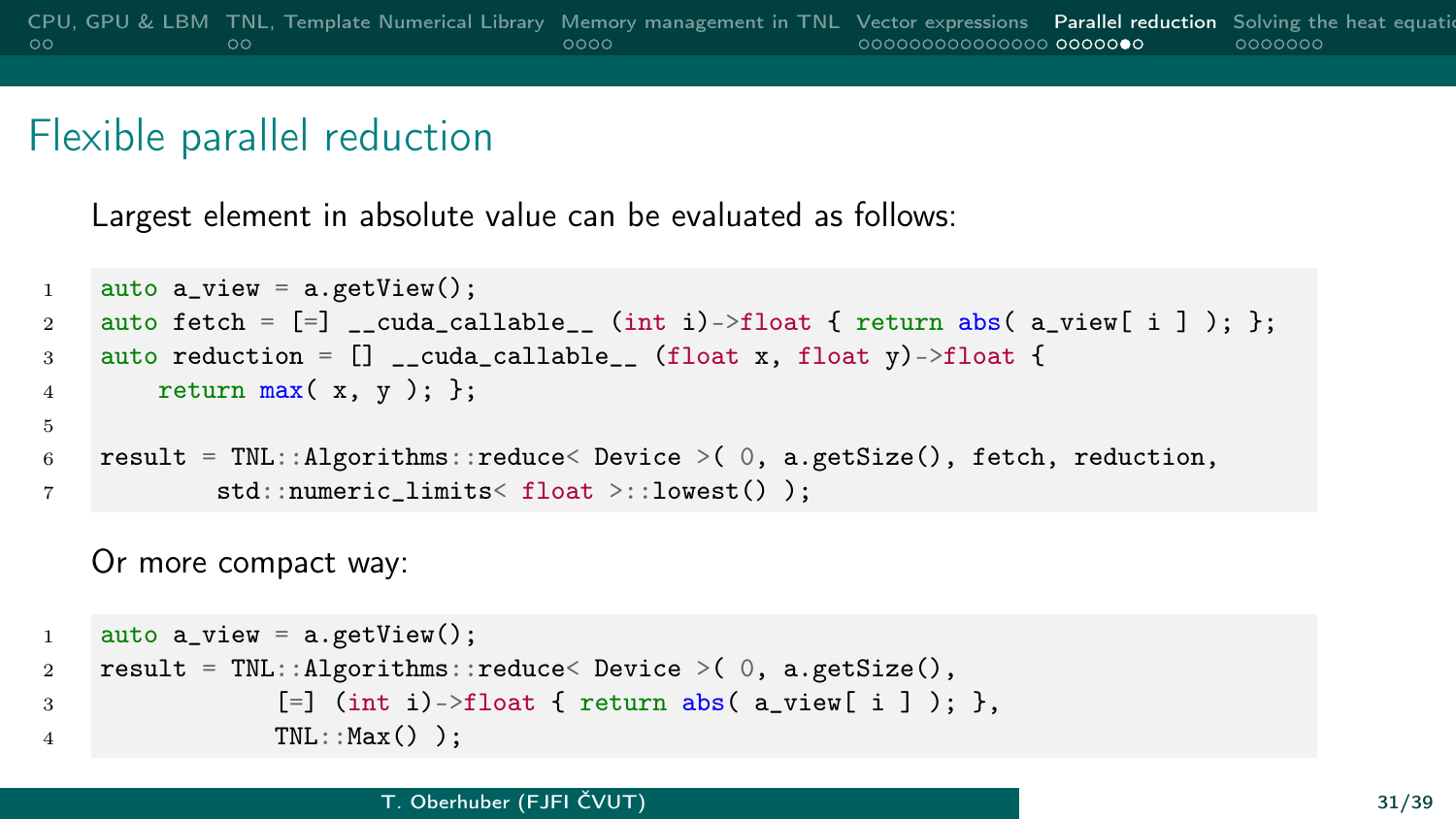We can merge two operations together:

 $\blacktriangleright$  update/addition of a vector

 $\triangleright$  computation of the norm of the update

It appears often in Runge-Kutta solvers.

```
1 auto a_view = a.getView();
2 auto b_view = b.getView();
3 result = TNL::Algorithms::reduce< Device >( 0, a.getSize(),
4 [=] __cuda_callable__ (int i)->float mutable {
5 // mutable because we change a_view
6 float update = 0.5 * (a\_view[i]) + b\_view[i];7 a_view[ i ] += update;
8 return abs( update ); },
9 TNL::Plus() );
```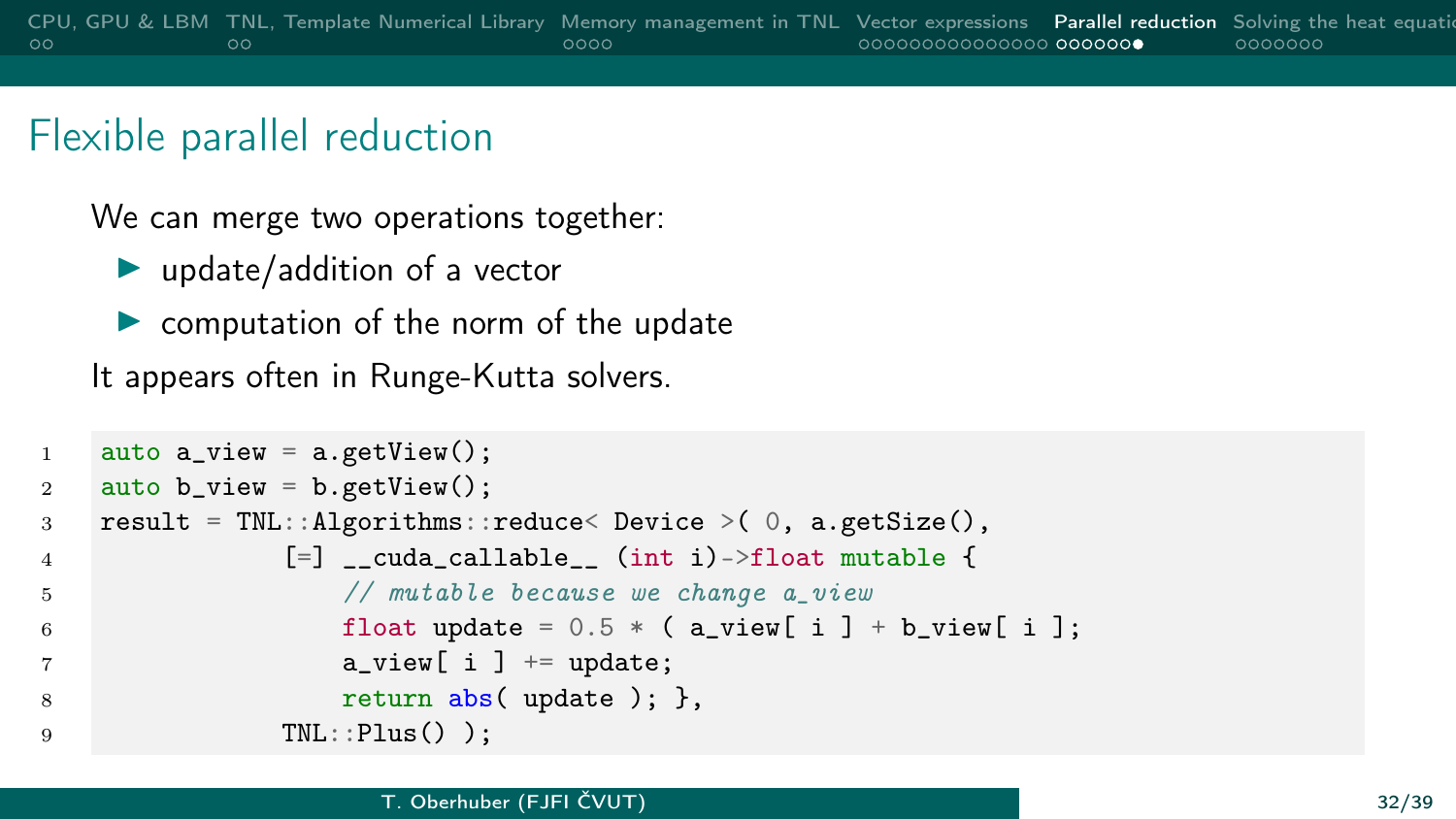<span id="page-32-0"></span>At the end, we show FDM solver for the heat equation given as:

$$
\frac{\partial u(\vec{x},t)}{\partial t} - \Delta u(\vec{x},t) = 0 \text{ on } \Omega \times [0,T],
$$
  

$$
u(\vec{x},0) = u_{ini}(\vec{x}) \text{ on } \Omega,
$$
  

$$
u(\vec{x},t) = 0 \text{ on } \partial\Omega \times [0,T].
$$

We approximate it by the finite difference method:

$$
\begin{array}{rcl} u_{ij}^{k+1} & = & u_{ij}^{k} + \dfrac{\tau}{h^2} \left( u_{i-1,j} + u_{i,j-1} + u_{i+1,j} + u_{i,j+1} - 4 u_{ij} \right) \; \textrm{on} \; \Omega_h, \\ u_{ij}^{k+1} & = & = 0 \; \textrm{on} \; \partial \Omega_h. \end{array}
$$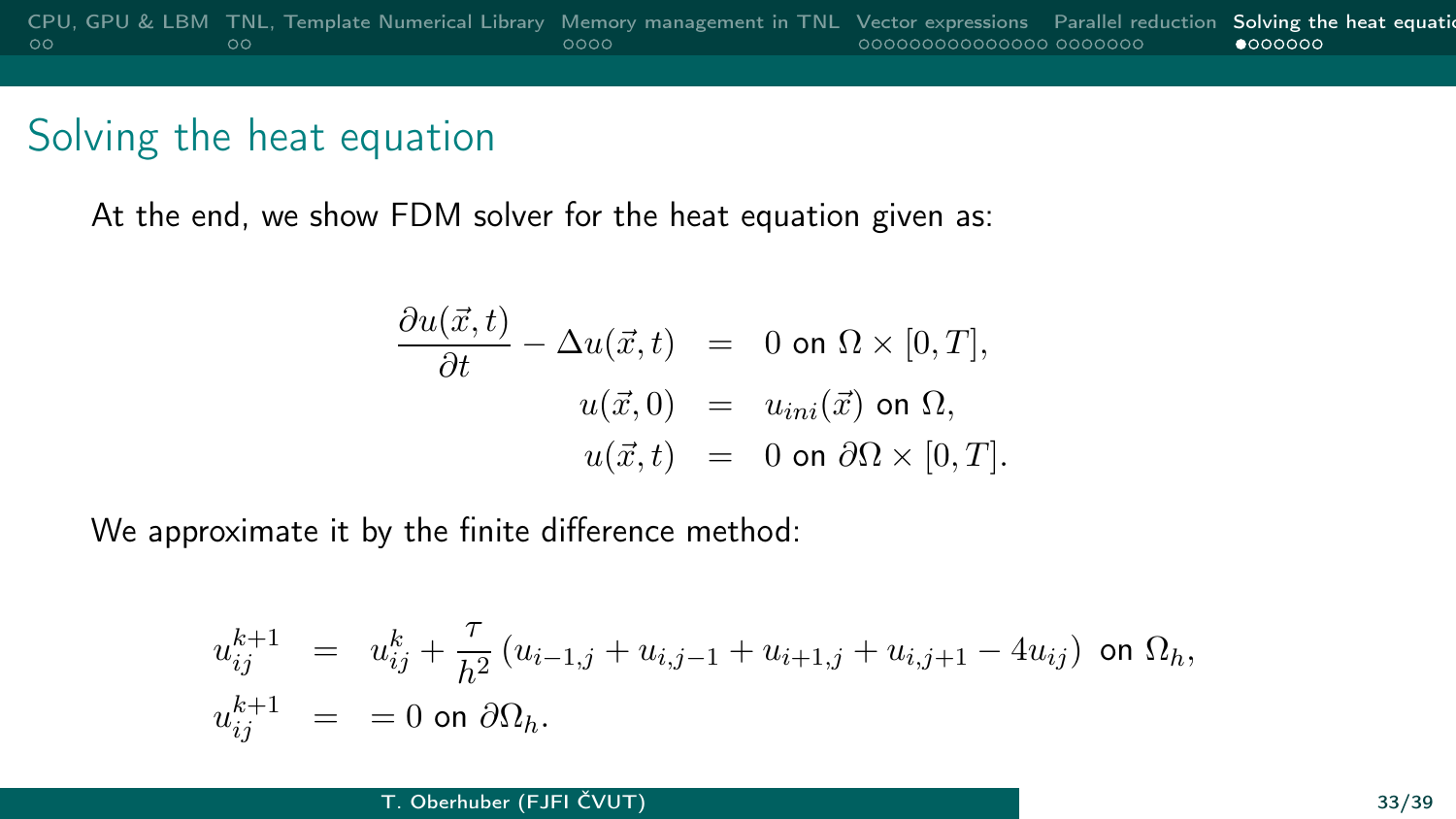```
1 #include <TNL/Containers/Vector.h>
2 #include <TNL/Algorithms/reduce.h>
3 #include <TNL/Algorithms/ParallelFor.h>
4
5 using Device = TNL::Devices::Host;
6
7 int main( int argc, char* argv[] )
8 {
9 using Vector = TNL::Containers::Vector< float, Device >;
10
11 / I/I/I12 // Parameters of the discretization
13 int size = 11;
14 float h = 1.0 / (size - 1);15 float tau = 0.1 * h * h;
16 float final_T = 1.0;
17 float h_inv_sqr = 1.0 / ( h * h );
```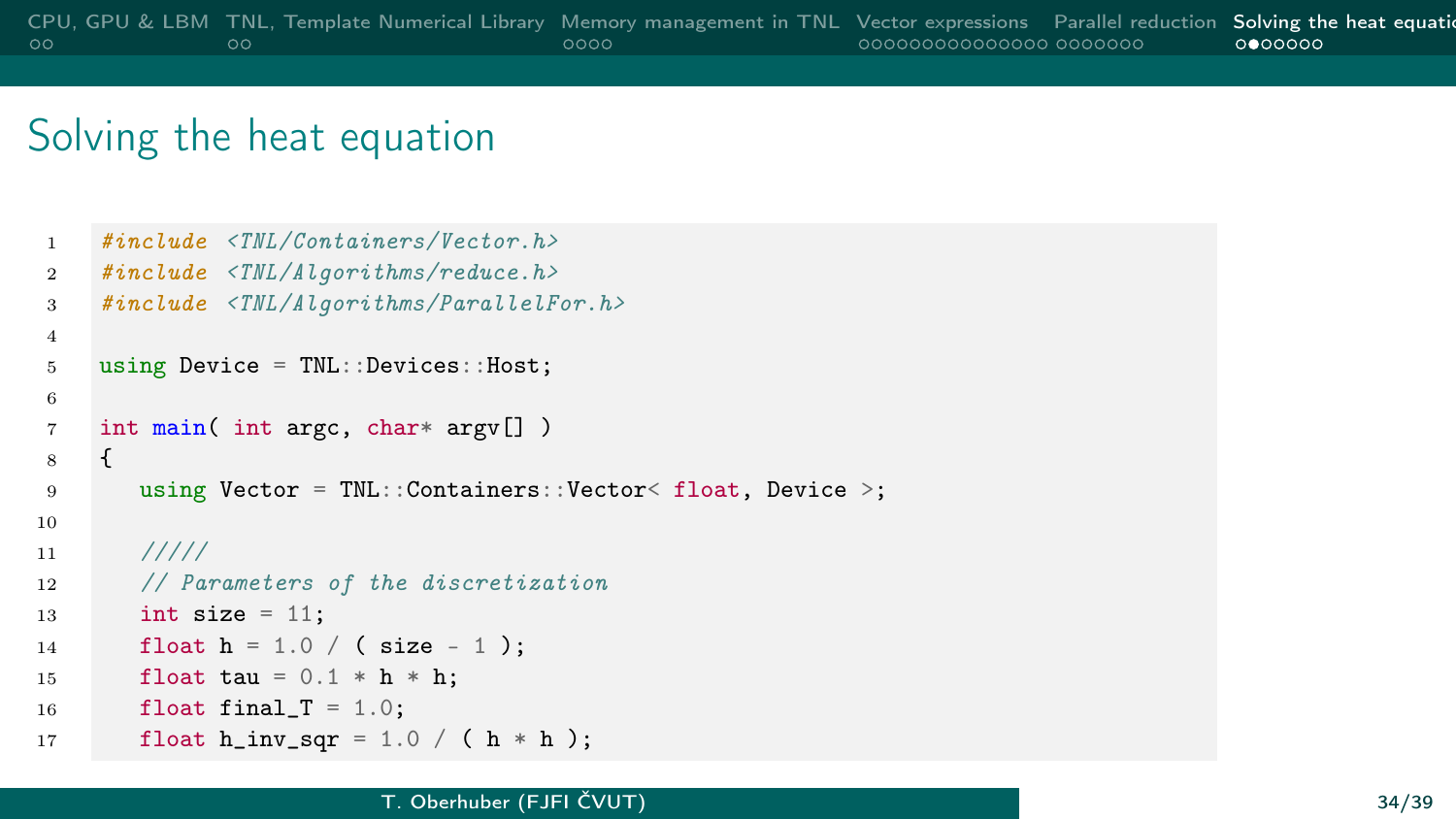```
18 /////
19 // Allocation of the grid functions
20 Vector \mathbf{u}(\text{size} * \text{size}, 0.0), aux(\text{size} * \text{size}, 0.0);
21 auto u_view = u.getView();
22 TNL::Algorithms::ParallelFor2D< Device >::exec( 0, 0, size, size,
23 [=] __cuda_callable__ ( int i, int j ) mutable {
24 float x = i * h - 0.5;
25 float y = j * h - 0.5;
26 int idx = i * size + i;27 if (x * x + y * y < 0.25)28 u view[ idx ] = 1.0; } );
```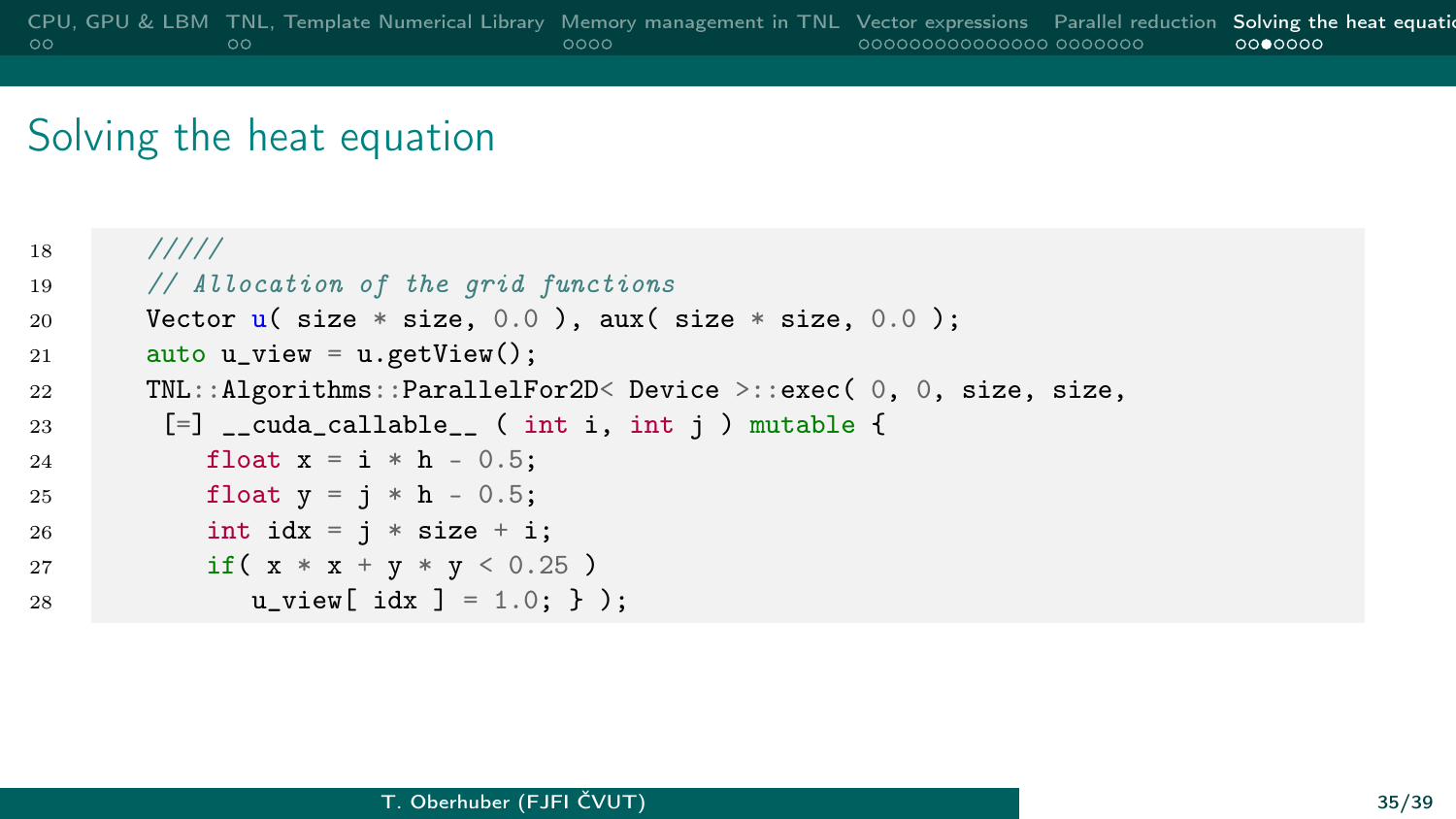```
29 /////
30 // Time loop
31 float t = 0.0;
32 float residue = 10.0;
33 while( t < final_T && residue > 1.0e-6)
34 {
35 /////
36 // Update with FDM approximation of the Laplace operator
37 auto u_view = u.getView();
38 auto aux_view = aux.getView();
```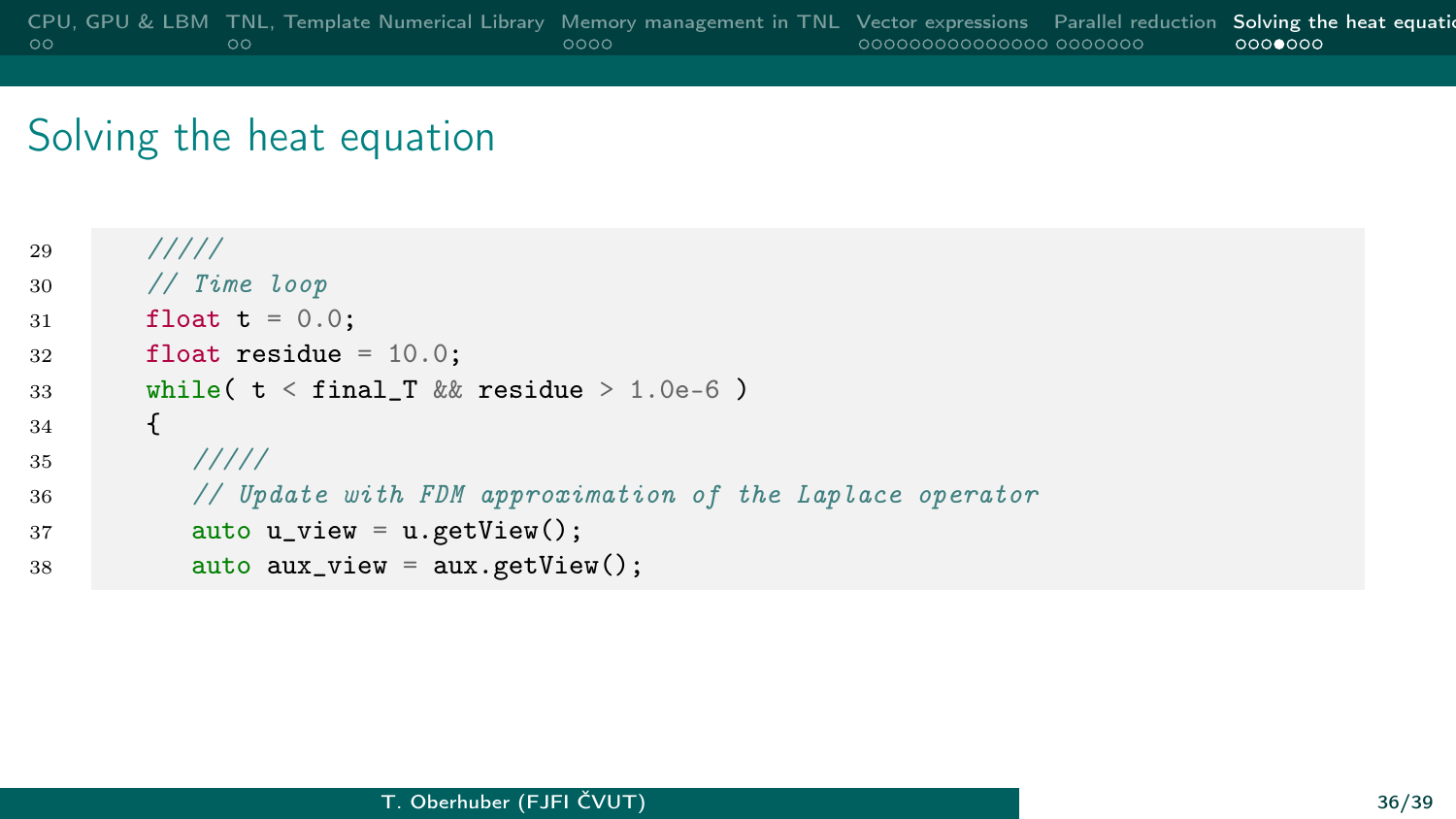```
39 residue = sqrt( TNL::Algorithms::reduce< Device >( 0, size * size,
40 \left[=\right] __cuda_callable_ ( int idx ) mutable -> float {
41 int i = idx % size:
42 int j = idx / size;
43 if ( i == 0 || j == 0 || i == size - 1 || j == size - 1 )
44 return 0.0;
45 float update = h_{\text{inv\_sqr}} * (46 u_view[ idx - size ] + u_view[ idx - 1 ] +
47 u_view[ idx + size ] + u_view[ idx + 1 ]
48 - 4.0 * u view [ idx ] );
49 aux_view[ idx ] = u_view[ idx ] + tau * update;
50 return update * update;
51 },
52 TNL::Plus() ) );
```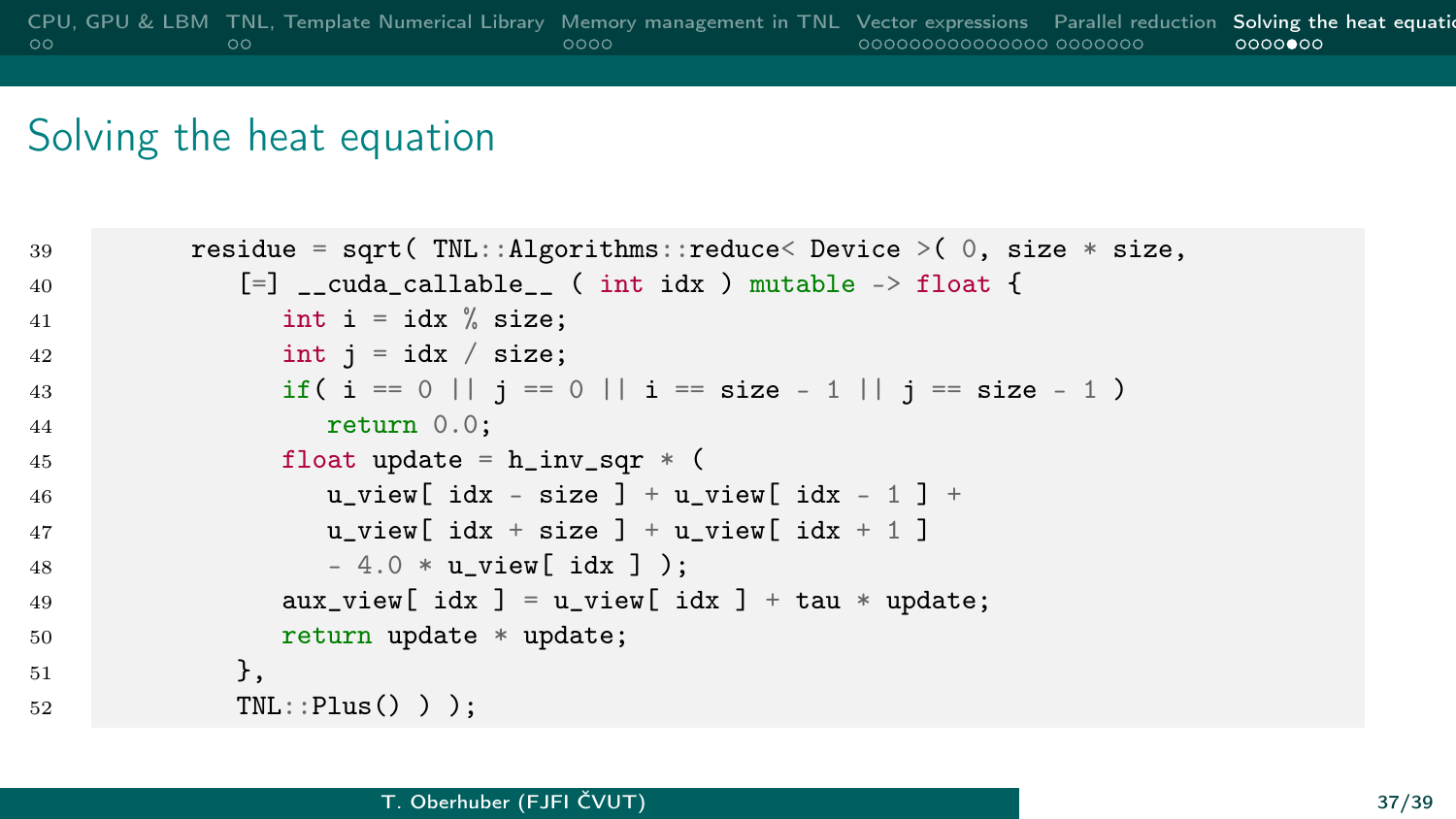```
53 t \neq -t au;
54 u.swap( aux );
55 std::cout << "t = " << t << " residue = " << residue << std::endl;
56 }
57 return EXIT_SUCCESS;
58 }
```